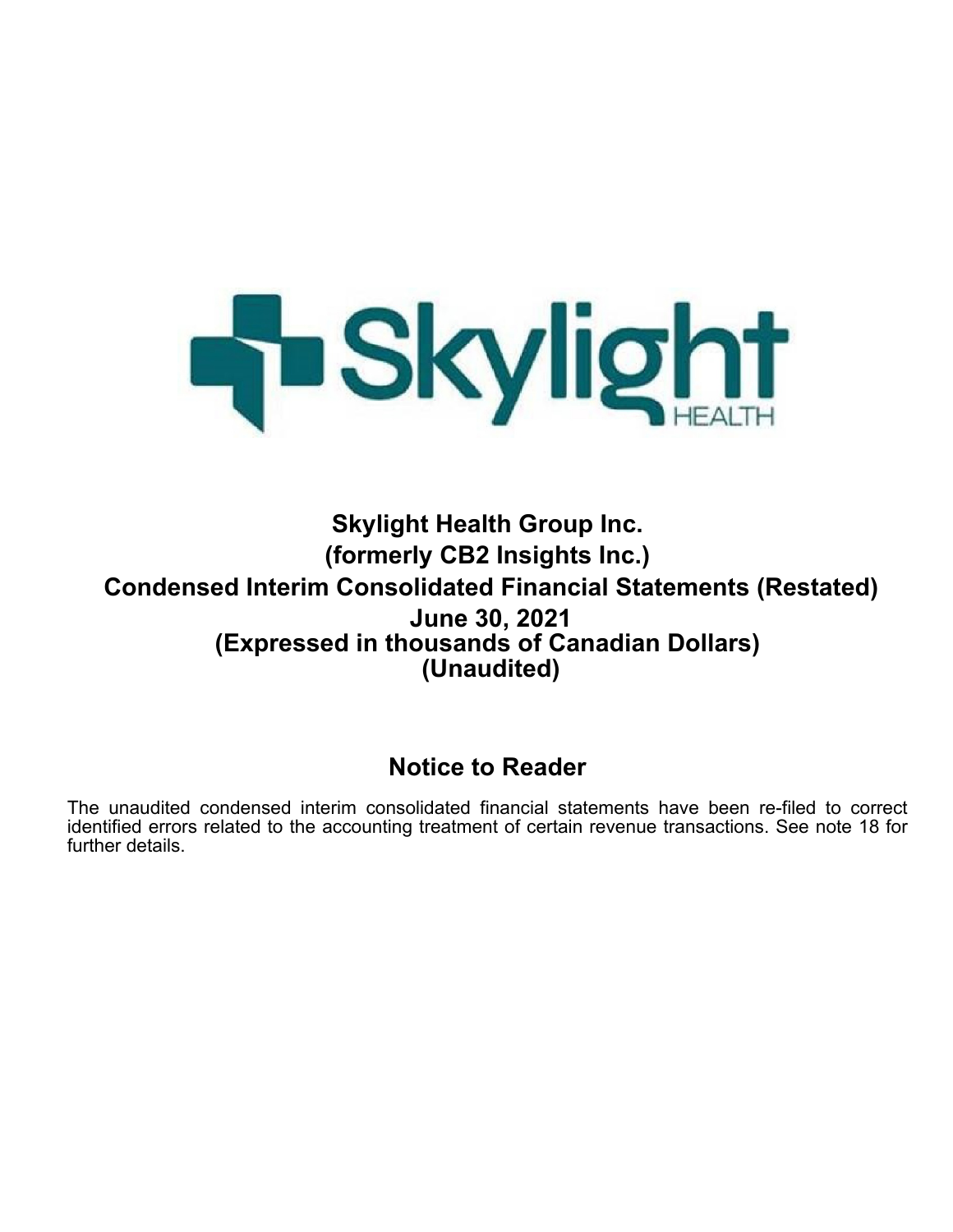# **Condensed Interim Consolidated Statements of Financial Position**

**(Expressed in thousands of Canadian Dollars)**

**(Unaudited)**

|                                             |         | (Restated - Note 18)    |                      |
|---------------------------------------------|---------|-------------------------|----------------------|
|                                             |         | <b>June 30,</b><br>2021 | December 31,<br>2020 |
|                                             |         | \$                      | \$                   |
| <b>ASSETS</b>                               |         |                         |                      |
| <b>Current assets</b>                       |         |                         |                      |
| Cash                                        |         | 11,806                  | 20,052               |
| Inventories                                 |         | 30                      | 31                   |
| Trade and other receivables                 | Note 7  | 5,401                   | 529                  |
| Prepaid expenses                            |         | 1,378                   | 749                  |
| <b>Total current assets</b>                 |         | 18,615                  | 21,361               |
| <b>Non-current</b>                          |         |                         |                      |
| Property, plant and equipment               | Note 8  | 640                     | 88                   |
| Right-of-use assets                         | Note 9  | 14,638                  | 1,325                |
| Other Intangible assets                     | Note 10 | 18,989                  | 6,474                |
| Goodwill                                    | Note 10 | 9,749                   | 2,224                |
| <b>Total assets</b>                         |         | 62,631                  | 31,472               |
|                                             |         |                         |                      |
| <b>LIABILITIES AND SHAREHOLDERS' EQUITY</b> |         |                         |                      |
| <b>Current liabilities</b>                  |         |                         |                      |
| Accounts payable and accrued liabilities    | Note 11 | 5,683                   | 1,124                |
| Loan payable                                | Note 12 | 969                     | 446                  |
| Purchase consideration payable              | Note 6  | 3,930                   | 526                  |
| Lease liabilities                           | Note 9  | 1,671                   | 619                  |
| <b>Total current liabilities</b>            |         | 12,253                  | 2,715                |
| <b>Non-current</b>                          |         |                         |                      |
| Loan payable                                | Note 12 |                         | 316                  |
| Purchase consideration payable              | Note 6  | 1,158                   |                      |
| Lease liabilities                           | Note 9  | 12,455                  | 804                  |
| <b>Total liabilities</b>                    |         | 25,866                  | 3,835                |
| <b>SHAREHOLDERS' EQUITY</b>                 |         |                         |                      |
| Share capital                               | Note 13 | 59,273                  | 43,454               |
| Warrant reserve                             | Note 13 | 1,806                   | 2,539                |
| Option reserve                              | Note 13 | 5,570                   | 4,349                |
| Share and units to be issued                |         |                         | 5                    |
| Accumulated other comprehensive income      |         | 457                     | 450                  |
| Accumulated deficit                         |         | (30, 341)               | (23, 160)            |
| <b>Total shareholders' equity</b>           |         | 36,765                  | 27,637               |
| Total liabilities and shareholders' equity  |         | 62,631                  | 31,472               |

The accompanying notes are an integral part of these unaudited condensed interim consolidated financial statements.

**Going concern (Note 2) Subsequent events (Note 17)**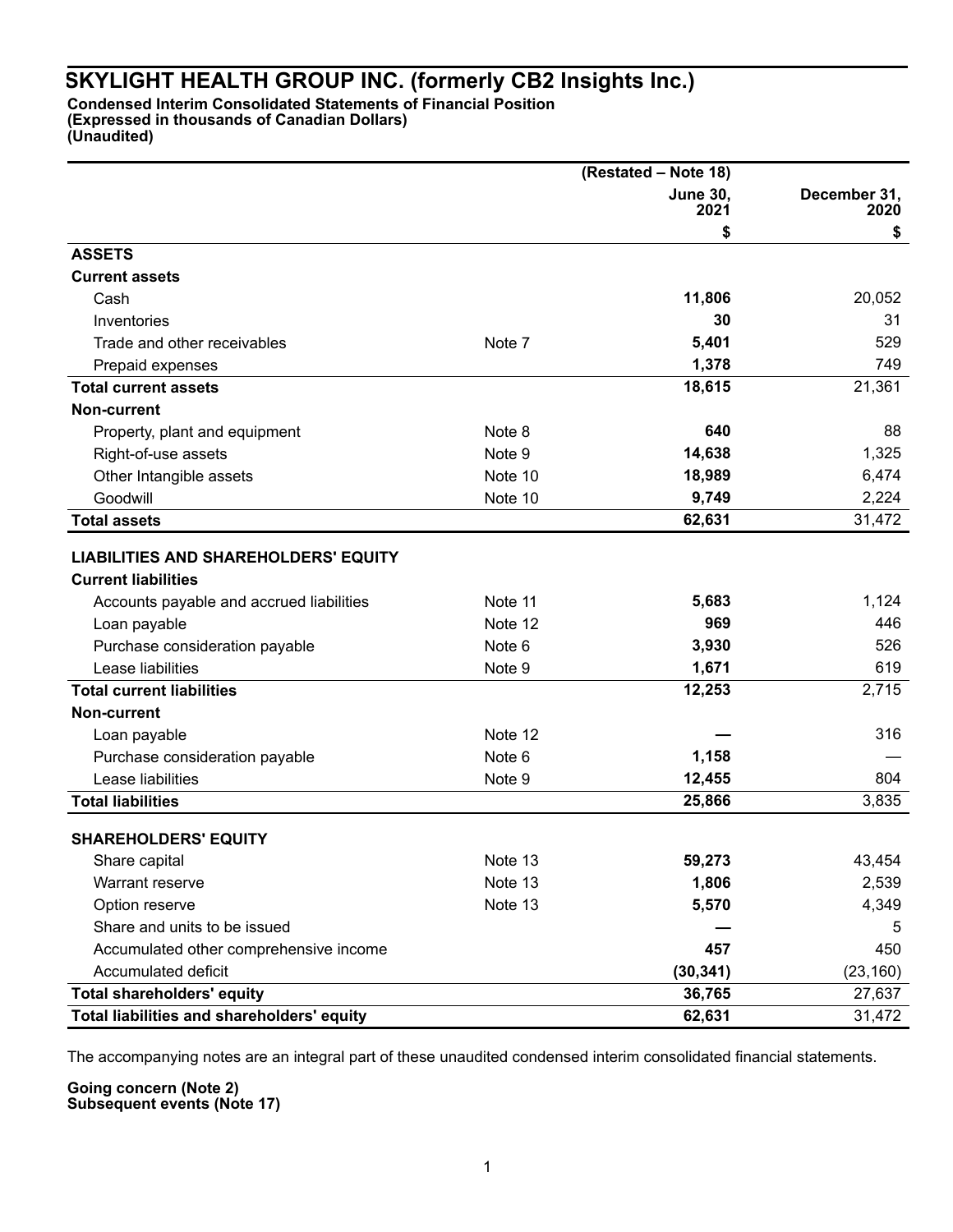**Condensed Interim Consolidated Statements of Loss and Comprehensive Loss (Expressed in thousands of Canadian Dollars, except per share amounts) (Unaudited)**

|                                                         |                | Three months ended   |         | Six months ended     |          |
|---------------------------------------------------------|----------------|----------------------|---------|----------------------|----------|
|                                                         |                | <b>June 30,</b>      |         | <b>June 30,</b>      |          |
|                                                         |                | 2021                 | 2020    | 2021                 | 2020     |
|                                                         |                | (Restated – Note 18) |         | (Restated - Note 18) |          |
|                                                         |                | \$                   | \$      | \$                   | \$       |
| <b>Revenues</b>                                         |                |                      |         |                      |          |
| Clinic                                                  |                | 9,861                | 3,633   | 14,789               | 6,524    |
| Contract research solutions                             |                | 46                   | 49      | 102                  | 75       |
| Software                                                |                | 6                    | 19      | 12                   | 33       |
|                                                         |                | 9,913                | 3,701   | 14,903               | 6,632    |
| Cost of sales                                           |                | 3,770                | 1,088   | 5,390                | 2,118    |
| <b>Gross profit</b>                                     |                | 6,143                | 2,613   | 9,513                | 4,514    |
| <b>Operating Expenses</b>                               |                |                      |         |                      |          |
| Salaries and wages                                      |                | 4,663                | 1,115   | 6,959                | 2,506    |
| Office and administration                               |                | 1,722                | 422     | 2,291                | 799      |
| Marketing and business development                      |                | 645                  | 49      | 1,548                | 106      |
| Professional fees                                       |                | 1,379                | 265     | 2,008                | 491      |
| Rent                                                    |                | 105                  | 31      | 131                  | 97       |
| Share-based compensation                                |                | 361                  | 124     | 1,410                | 284      |
| Depreciation and amortization                           |                | 1,365                | 627     | 2,116                | 1,241    |
| <b>Total operating expenses</b>                         |                | 10,240               | 2,633   | 16,463               | 5,524    |
|                                                         |                |                      |         |                      |          |
| <b>Loss from operations</b>                             |                | (4,097)              | (20)    | (6, 950)             | (1,010)  |
| <b>Finance expenses</b>                                 |                |                      |         |                      |          |
| Foreign exchange loss                                   |                | 430                  | 229     | 699                  | (435)    |
| Change in fair value of financial liabilities           |                | (26)                 | 769     | (63)                 | 1,224    |
| Net gain on debt settlement                             |                |                      | (295)   |                      | (295)    |
| Accretion<br>consideration<br>on<br>purchase<br>payable | Note 5, 6 & 12 | 69                   |         | 133                  |          |
| Interest on lease liabilities                           | Note 9         | 243                  | 45      | 360                  | 93       |
| Other income                                            | Note 12        |                      |         | (870)                |          |
| <b>Net loss</b>                                         |                | (4, 813)             | (768)   | (7, 209)             | (1, 597) |
| Other comprehensive loss                                |                |                      |         |                      |          |
| Exchange difference on translation of foreign           |                |                      |         |                      |          |
| operations, net of tax                                  |                | 53                   | 12      | 7                    | (213)    |
| Net loss and comprehensive loss                         |                | (4, 760)             | (756)   | (7, 202)             | (1, 810) |
| Basic and diluted net loss per common share             |                | (0.130)              | (0.040) | (0.199)              | (0.086)  |
| Weighted average number of common shares                |                |                      |         |                      |          |
| outstanding- basic and diluted (in 000s)                |                | 36,887               | 19,185  | 36,166               | 18,655   |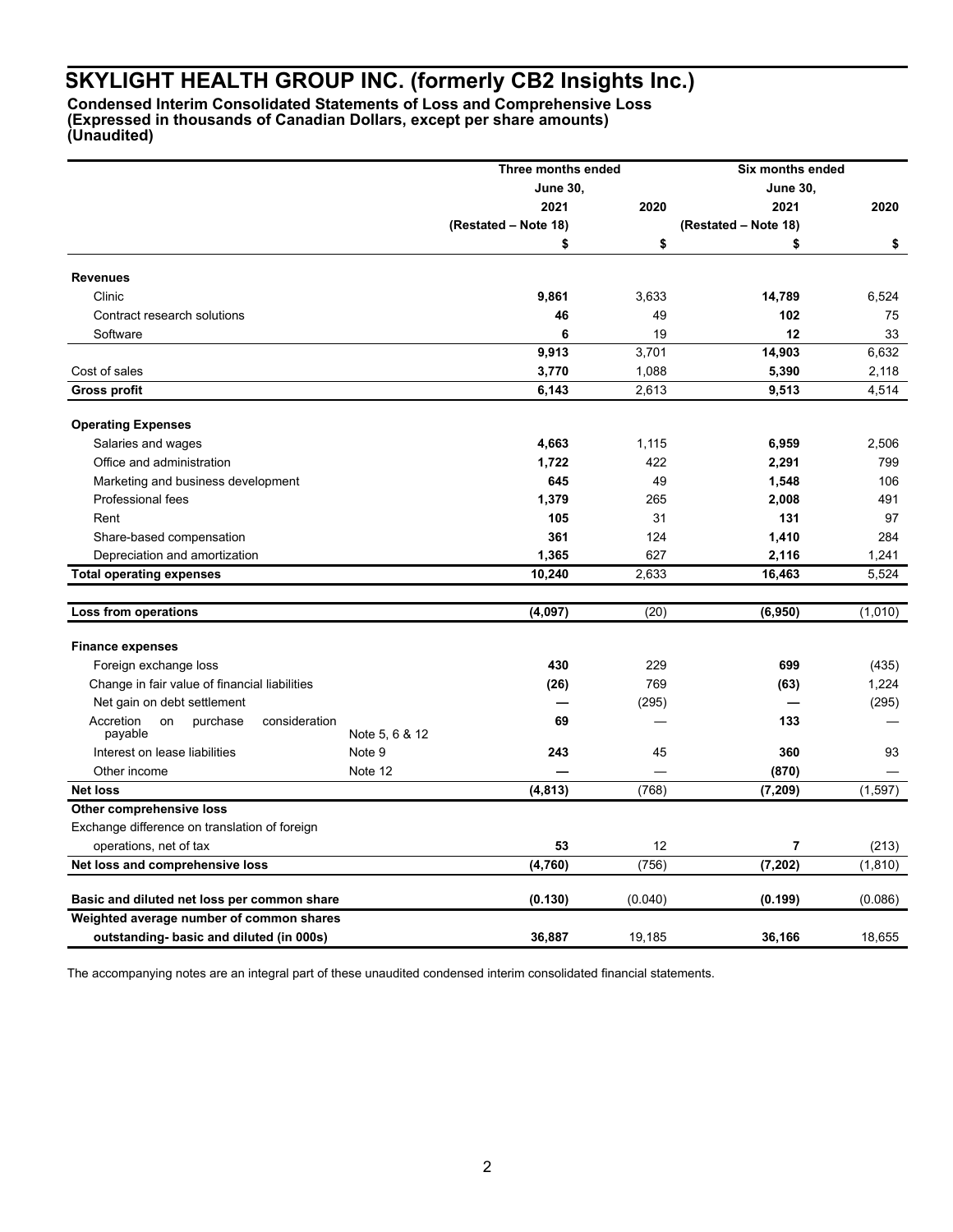# **Condensed Interim Consolidated Statements of Cash Flows**

**(Expressed in thousands of Canadian Dollars)**

**(Unaudited)**

| <b>June 30,</b><br>2021<br>2020<br>(Restated – Note 18)<br>\$<br>\$<br><b>Operating activities</b><br>Net loss<br>(7, 209)<br>(1,597)<br>Adjustments for items not affecting cash:<br>Depreciation and amortization<br>2,116<br>1,241<br>Unrealised foreign exchange loss (gain)<br>558<br>(445)<br>Accretion on purchase consideration payable and loan<br>133<br>payable<br>Interest on lease liabilities<br>360<br>93<br>299<br>Share-based compensation<br>1,410<br>Change in fair value of financial liabilities<br>1,224<br>(63)<br>Write-off of bad debt<br>36<br>(867)<br>Other income related to loan payable<br>Other income related to gain on disposal of furniture and<br>(3)<br>equipment<br>Gain on debt settlement<br>(295)<br>Changes in non-cash working capital items:<br>Inventories<br>5<br>71<br>Trade and other receivables<br>(2, 130)<br>Prepaid expenses<br>(411)<br>(5)<br>1,827<br>Accounts payable and accrued liabilities<br>269<br>Cash provided by (used in) operating activities<br>896<br>(4, 279)<br><b>Investing activities</b><br>Purchase of furniture and equipment<br>(180)<br>Proceeds from disposal of furniture and equipment<br>Development of computer software<br>(146)<br>(255)<br>Purchase consideration paid<br>(17, 644)<br>Cash used in investing activities<br>(17, 966)<br>(255)<br><b>Financing activities</b><br>Repayment to related parties<br>(5)<br>12,703<br>(6)<br>Shares issued and to be issued, net of transaction costs<br>173<br>Proceeds from exercise of options<br>1,309<br>Proceeds from exercise of warrants<br>195<br>Principal payment of lease liabilities<br>(605)<br>(440)<br>Interest paid on lease liabilities<br>(360)<br>(93)<br>Proceeds from loan<br>969<br>917<br>Cash provided by investing activities<br>14,189<br>568<br>1,209<br>Net (decrease) increase in cash during the period<br>(8,056)<br>Effect of foreign exchange on cash<br>(190)<br>(46)<br>Cash and cash equivalents, beginning of period<br>20,052<br>130<br>Cash and cash equivalents, end of period<br>11,806<br>1,293 | Six months ended |  |
|-------------------------------------------------------------------------------------------------------------------------------------------------------------------------------------------------------------------------------------------------------------------------------------------------------------------------------------------------------------------------------------------------------------------------------------------------------------------------------------------------------------------------------------------------------------------------------------------------------------------------------------------------------------------------------------------------------------------------------------------------------------------------------------------------------------------------------------------------------------------------------------------------------------------------------------------------------------------------------------------------------------------------------------------------------------------------------------------------------------------------------------------------------------------------------------------------------------------------------------------------------------------------------------------------------------------------------------------------------------------------------------------------------------------------------------------------------------------------------------------------------------------------------------------------------------------------------------------------------------------------------------------------------------------------------------------------------------------------------------------------------------------------------------------------------------------------------------------------------------------------------------------------------------------------------------------------------------------------------------------------------------------------------------------------------------------------------|------------------|--|
|                                                                                                                                                                                                                                                                                                                                                                                                                                                                                                                                                                                                                                                                                                                                                                                                                                                                                                                                                                                                                                                                                                                                                                                                                                                                                                                                                                                                                                                                                                                                                                                                                                                                                                                                                                                                                                                                                                                                                                                                                                                                               |                  |  |
|                                                                                                                                                                                                                                                                                                                                                                                                                                                                                                                                                                                                                                                                                                                                                                                                                                                                                                                                                                                                                                                                                                                                                                                                                                                                                                                                                                                                                                                                                                                                                                                                                                                                                                                                                                                                                                                                                                                                                                                                                                                                               |                  |  |
|                                                                                                                                                                                                                                                                                                                                                                                                                                                                                                                                                                                                                                                                                                                                                                                                                                                                                                                                                                                                                                                                                                                                                                                                                                                                                                                                                                                                                                                                                                                                                                                                                                                                                                                                                                                                                                                                                                                                                                                                                                                                               |                  |  |
|                                                                                                                                                                                                                                                                                                                                                                                                                                                                                                                                                                                                                                                                                                                                                                                                                                                                                                                                                                                                                                                                                                                                                                                                                                                                                                                                                                                                                                                                                                                                                                                                                                                                                                                                                                                                                                                                                                                                                                                                                                                                               |                  |  |
|                                                                                                                                                                                                                                                                                                                                                                                                                                                                                                                                                                                                                                                                                                                                                                                                                                                                                                                                                                                                                                                                                                                                                                                                                                                                                                                                                                                                                                                                                                                                                                                                                                                                                                                                                                                                                                                                                                                                                                                                                                                                               |                  |  |
|                                                                                                                                                                                                                                                                                                                                                                                                                                                                                                                                                                                                                                                                                                                                                                                                                                                                                                                                                                                                                                                                                                                                                                                                                                                                                                                                                                                                                                                                                                                                                                                                                                                                                                                                                                                                                                                                                                                                                                                                                                                                               |                  |  |
|                                                                                                                                                                                                                                                                                                                                                                                                                                                                                                                                                                                                                                                                                                                                                                                                                                                                                                                                                                                                                                                                                                                                                                                                                                                                                                                                                                                                                                                                                                                                                                                                                                                                                                                                                                                                                                                                                                                                                                                                                                                                               |                  |  |
|                                                                                                                                                                                                                                                                                                                                                                                                                                                                                                                                                                                                                                                                                                                                                                                                                                                                                                                                                                                                                                                                                                                                                                                                                                                                                                                                                                                                                                                                                                                                                                                                                                                                                                                                                                                                                                                                                                                                                                                                                                                                               |                  |  |
|                                                                                                                                                                                                                                                                                                                                                                                                                                                                                                                                                                                                                                                                                                                                                                                                                                                                                                                                                                                                                                                                                                                                                                                                                                                                                                                                                                                                                                                                                                                                                                                                                                                                                                                                                                                                                                                                                                                                                                                                                                                                               |                  |  |
|                                                                                                                                                                                                                                                                                                                                                                                                                                                                                                                                                                                                                                                                                                                                                                                                                                                                                                                                                                                                                                                                                                                                                                                                                                                                                                                                                                                                                                                                                                                                                                                                                                                                                                                                                                                                                                                                                                                                                                                                                                                                               |                  |  |
|                                                                                                                                                                                                                                                                                                                                                                                                                                                                                                                                                                                                                                                                                                                                                                                                                                                                                                                                                                                                                                                                                                                                                                                                                                                                                                                                                                                                                                                                                                                                                                                                                                                                                                                                                                                                                                                                                                                                                                                                                                                                               |                  |  |
|                                                                                                                                                                                                                                                                                                                                                                                                                                                                                                                                                                                                                                                                                                                                                                                                                                                                                                                                                                                                                                                                                                                                                                                                                                                                                                                                                                                                                                                                                                                                                                                                                                                                                                                                                                                                                                                                                                                                                                                                                                                                               |                  |  |
|                                                                                                                                                                                                                                                                                                                                                                                                                                                                                                                                                                                                                                                                                                                                                                                                                                                                                                                                                                                                                                                                                                                                                                                                                                                                                                                                                                                                                                                                                                                                                                                                                                                                                                                                                                                                                                                                                                                                                                                                                                                                               |                  |  |
|                                                                                                                                                                                                                                                                                                                                                                                                                                                                                                                                                                                                                                                                                                                                                                                                                                                                                                                                                                                                                                                                                                                                                                                                                                                                                                                                                                                                                                                                                                                                                                                                                                                                                                                                                                                                                                                                                                                                                                                                                                                                               |                  |  |
|                                                                                                                                                                                                                                                                                                                                                                                                                                                                                                                                                                                                                                                                                                                                                                                                                                                                                                                                                                                                                                                                                                                                                                                                                                                                                                                                                                                                                                                                                                                                                                                                                                                                                                                                                                                                                                                                                                                                                                                                                                                                               |                  |  |
|                                                                                                                                                                                                                                                                                                                                                                                                                                                                                                                                                                                                                                                                                                                                                                                                                                                                                                                                                                                                                                                                                                                                                                                                                                                                                                                                                                                                                                                                                                                                                                                                                                                                                                                                                                                                                                                                                                                                                                                                                                                                               |                  |  |
|                                                                                                                                                                                                                                                                                                                                                                                                                                                                                                                                                                                                                                                                                                                                                                                                                                                                                                                                                                                                                                                                                                                                                                                                                                                                                                                                                                                                                                                                                                                                                                                                                                                                                                                                                                                                                                                                                                                                                                                                                                                                               |                  |  |
|                                                                                                                                                                                                                                                                                                                                                                                                                                                                                                                                                                                                                                                                                                                                                                                                                                                                                                                                                                                                                                                                                                                                                                                                                                                                                                                                                                                                                                                                                                                                                                                                                                                                                                                                                                                                                                                                                                                                                                                                                                                                               |                  |  |
|                                                                                                                                                                                                                                                                                                                                                                                                                                                                                                                                                                                                                                                                                                                                                                                                                                                                                                                                                                                                                                                                                                                                                                                                                                                                                                                                                                                                                                                                                                                                                                                                                                                                                                                                                                                                                                                                                                                                                                                                                                                                               |                  |  |
|                                                                                                                                                                                                                                                                                                                                                                                                                                                                                                                                                                                                                                                                                                                                                                                                                                                                                                                                                                                                                                                                                                                                                                                                                                                                                                                                                                                                                                                                                                                                                                                                                                                                                                                                                                                                                                                                                                                                                                                                                                                                               |                  |  |
|                                                                                                                                                                                                                                                                                                                                                                                                                                                                                                                                                                                                                                                                                                                                                                                                                                                                                                                                                                                                                                                                                                                                                                                                                                                                                                                                                                                                                                                                                                                                                                                                                                                                                                                                                                                                                                                                                                                                                                                                                                                                               |                  |  |
|                                                                                                                                                                                                                                                                                                                                                                                                                                                                                                                                                                                                                                                                                                                                                                                                                                                                                                                                                                                                                                                                                                                                                                                                                                                                                                                                                                                                                                                                                                                                                                                                                                                                                                                                                                                                                                                                                                                                                                                                                                                                               |                  |  |
|                                                                                                                                                                                                                                                                                                                                                                                                                                                                                                                                                                                                                                                                                                                                                                                                                                                                                                                                                                                                                                                                                                                                                                                                                                                                                                                                                                                                                                                                                                                                                                                                                                                                                                                                                                                                                                                                                                                                                                                                                                                                               |                  |  |
|                                                                                                                                                                                                                                                                                                                                                                                                                                                                                                                                                                                                                                                                                                                                                                                                                                                                                                                                                                                                                                                                                                                                                                                                                                                                                                                                                                                                                                                                                                                                                                                                                                                                                                                                                                                                                                                                                                                                                                                                                                                                               |                  |  |
|                                                                                                                                                                                                                                                                                                                                                                                                                                                                                                                                                                                                                                                                                                                                                                                                                                                                                                                                                                                                                                                                                                                                                                                                                                                                                                                                                                                                                                                                                                                                                                                                                                                                                                                                                                                                                                                                                                                                                                                                                                                                               |                  |  |
|                                                                                                                                                                                                                                                                                                                                                                                                                                                                                                                                                                                                                                                                                                                                                                                                                                                                                                                                                                                                                                                                                                                                                                                                                                                                                                                                                                                                                                                                                                                                                                                                                                                                                                                                                                                                                                                                                                                                                                                                                                                                               |                  |  |
|                                                                                                                                                                                                                                                                                                                                                                                                                                                                                                                                                                                                                                                                                                                                                                                                                                                                                                                                                                                                                                                                                                                                                                                                                                                                                                                                                                                                                                                                                                                                                                                                                                                                                                                                                                                                                                                                                                                                                                                                                                                                               |                  |  |
|                                                                                                                                                                                                                                                                                                                                                                                                                                                                                                                                                                                                                                                                                                                                                                                                                                                                                                                                                                                                                                                                                                                                                                                                                                                                                                                                                                                                                                                                                                                                                                                                                                                                                                                                                                                                                                                                                                                                                                                                                                                                               |                  |  |
|                                                                                                                                                                                                                                                                                                                                                                                                                                                                                                                                                                                                                                                                                                                                                                                                                                                                                                                                                                                                                                                                                                                                                                                                                                                                                                                                                                                                                                                                                                                                                                                                                                                                                                                                                                                                                                                                                                                                                                                                                                                                               |                  |  |
|                                                                                                                                                                                                                                                                                                                                                                                                                                                                                                                                                                                                                                                                                                                                                                                                                                                                                                                                                                                                                                                                                                                                                                                                                                                                                                                                                                                                                                                                                                                                                                                                                                                                                                                                                                                                                                                                                                                                                                                                                                                                               |                  |  |
|                                                                                                                                                                                                                                                                                                                                                                                                                                                                                                                                                                                                                                                                                                                                                                                                                                                                                                                                                                                                                                                                                                                                                                                                                                                                                                                                                                                                                                                                                                                                                                                                                                                                                                                                                                                                                                                                                                                                                                                                                                                                               |                  |  |
|                                                                                                                                                                                                                                                                                                                                                                                                                                                                                                                                                                                                                                                                                                                                                                                                                                                                                                                                                                                                                                                                                                                                                                                                                                                                                                                                                                                                                                                                                                                                                                                                                                                                                                                                                                                                                                                                                                                                                                                                                                                                               |                  |  |
|                                                                                                                                                                                                                                                                                                                                                                                                                                                                                                                                                                                                                                                                                                                                                                                                                                                                                                                                                                                                                                                                                                                                                                                                                                                                                                                                                                                                                                                                                                                                                                                                                                                                                                                                                                                                                                                                                                                                                                                                                                                                               |                  |  |
|                                                                                                                                                                                                                                                                                                                                                                                                                                                                                                                                                                                                                                                                                                                                                                                                                                                                                                                                                                                                                                                                                                                                                                                                                                                                                                                                                                                                                                                                                                                                                                                                                                                                                                                                                                                                                                                                                                                                                                                                                                                                               |                  |  |
|                                                                                                                                                                                                                                                                                                                                                                                                                                                                                                                                                                                                                                                                                                                                                                                                                                                                                                                                                                                                                                                                                                                                                                                                                                                                                                                                                                                                                                                                                                                                                                                                                                                                                                                                                                                                                                                                                                                                                                                                                                                                               |                  |  |
|                                                                                                                                                                                                                                                                                                                                                                                                                                                                                                                                                                                                                                                                                                                                                                                                                                                                                                                                                                                                                                                                                                                                                                                                                                                                                                                                                                                                                                                                                                                                                                                                                                                                                                                                                                                                                                                                                                                                                                                                                                                                               |                  |  |
|                                                                                                                                                                                                                                                                                                                                                                                                                                                                                                                                                                                                                                                                                                                                                                                                                                                                                                                                                                                                                                                                                                                                                                                                                                                                                                                                                                                                                                                                                                                                                                                                                                                                                                                                                                                                                                                                                                                                                                                                                                                                               |                  |  |
|                                                                                                                                                                                                                                                                                                                                                                                                                                                                                                                                                                                                                                                                                                                                                                                                                                                                                                                                                                                                                                                                                                                                                                                                                                                                                                                                                                                                                                                                                                                                                                                                                                                                                                                                                                                                                                                                                                                                                                                                                                                                               |                  |  |
|                                                                                                                                                                                                                                                                                                                                                                                                                                                                                                                                                                                                                                                                                                                                                                                                                                                                                                                                                                                                                                                                                                                                                                                                                                                                                                                                                                                                                                                                                                                                                                                                                                                                                                                                                                                                                                                                                                                                                                                                                                                                               |                  |  |
|                                                                                                                                                                                                                                                                                                                                                                                                                                                                                                                                                                                                                                                                                                                                                                                                                                                                                                                                                                                                                                                                                                                                                                                                                                                                                                                                                                                                                                                                                                                                                                                                                                                                                                                                                                                                                                                                                                                                                                                                                                                                               |                  |  |
|                                                                                                                                                                                                                                                                                                                                                                                                                                                                                                                                                                                                                                                                                                                                                                                                                                                                                                                                                                                                                                                                                                                                                                                                                                                                                                                                                                                                                                                                                                                                                                                                                                                                                                                                                                                                                                                                                                                                                                                                                                                                               |                  |  |
|                                                                                                                                                                                                                                                                                                                                                                                                                                                                                                                                                                                                                                                                                                                                                                                                                                                                                                                                                                                                                                                                                                                                                                                                                                                                                                                                                                                                                                                                                                                                                                                                                                                                                                                                                                                                                                                                                                                                                                                                                                                                               |                  |  |
|                                                                                                                                                                                                                                                                                                                                                                                                                                                                                                                                                                                                                                                                                                                                                                                                                                                                                                                                                                                                                                                                                                                                                                                                                                                                                                                                                                                                                                                                                                                                                                                                                                                                                                                                                                                                                                                                                                                                                                                                                                                                               |                  |  |
|                                                                                                                                                                                                                                                                                                                                                                                                                                                                                                                                                                                                                                                                                                                                                                                                                                                                                                                                                                                                                                                                                                                                                                                                                                                                                                                                                                                                                                                                                                                                                                                                                                                                                                                                                                                                                                                                                                                                                                                                                                                                               |                  |  |
|                                                                                                                                                                                                                                                                                                                                                                                                                                                                                                                                                                                                                                                                                                                                                                                                                                                                                                                                                                                                                                                                                                                                                                                                                                                                                                                                                                                                                                                                                                                                                                                                                                                                                                                                                                                                                                                                                                                                                                                                                                                                               |                  |  |
|                                                                                                                                                                                                                                                                                                                                                                                                                                                                                                                                                                                                                                                                                                                                                                                                                                                                                                                                                                                                                                                                                                                                                                                                                                                                                                                                                                                                                                                                                                                                                                                                                                                                                                                                                                                                                                                                                                                                                                                                                                                                               |                  |  |
|                                                                                                                                                                                                                                                                                                                                                                                                                                                                                                                                                                                                                                                                                                                                                                                                                                                                                                                                                                                                                                                                                                                                                                                                                                                                                                                                                                                                                                                                                                                                                                                                                                                                                                                                                                                                                                                                                                                                                                                                                                                                               |                  |  |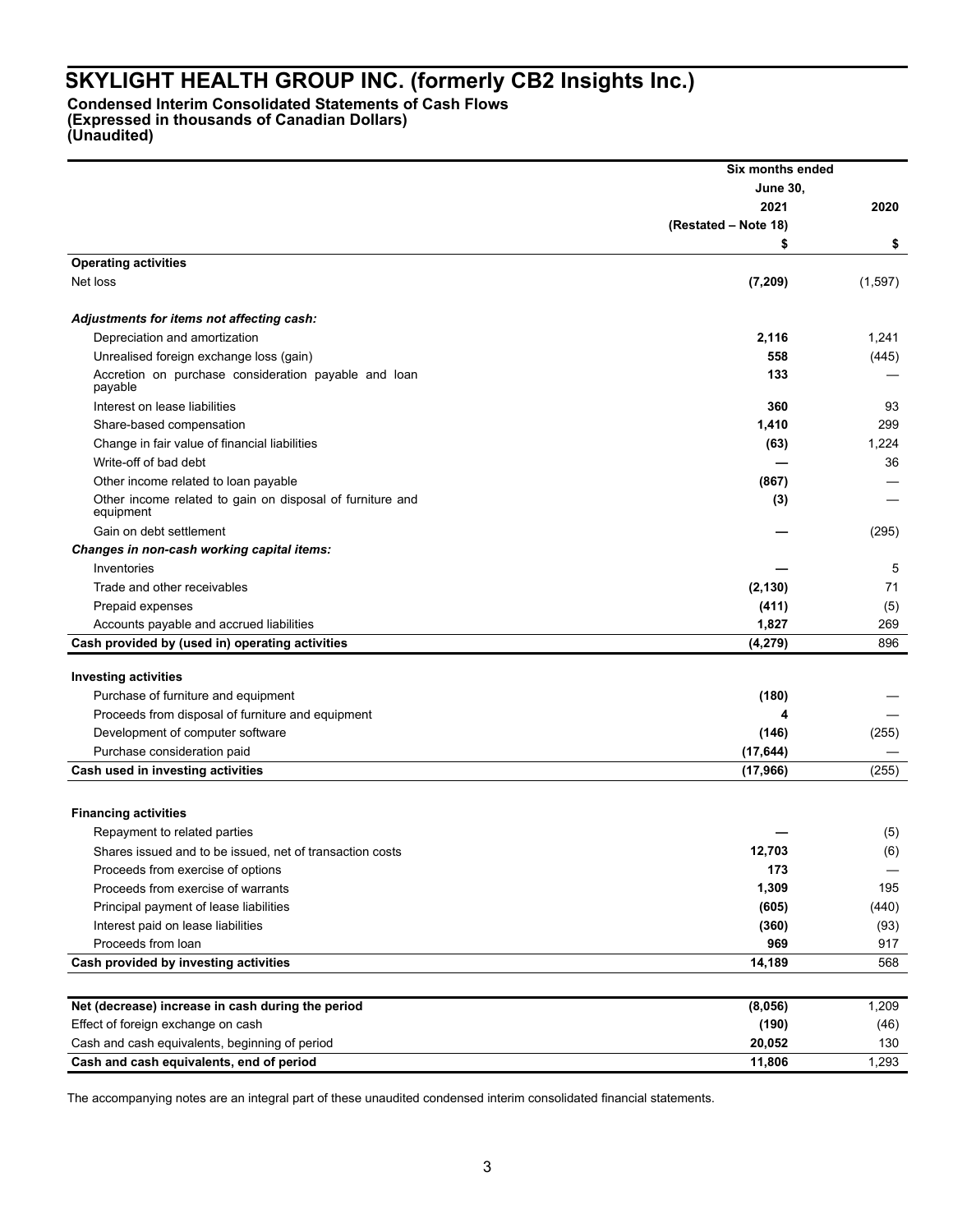**Condensed Interim Consolidated Statement of Changes in Shareholders' Equity (Expressed in thousands of Canadian Dollars) (Unaudited)**

|                                          |                            |                         |                           |                                 |                                     | (Restated – Note 18)                                | (Restated – Note 18) | (Restated –<br><b>Note 18)</b> |
|------------------------------------------|----------------------------|-------------------------|---------------------------|---------------------------------|-------------------------------------|-----------------------------------------------------|----------------------|--------------------------------|
|                                          | Number of<br>shares (000s) | <b>Share</b><br>Capital | Warrant<br><b>Reserve</b> | <b>Option</b><br><b>Reserve</b> | Shares and<br>units to be<br>issued | <b>Accumulated other</b><br>comprehensive<br>income | <b>Deficit</b>       | Total                          |
|                                          | #                          |                         |                           |                                 |                                     |                                                     |                      |                                |
| Balance, December 31, 2020               | 35,070                     | 43,454                  | 2,539                     | 4,349                           | 5                                   | 450                                                 | (23, 160)            | 27,637                         |
| Bought deal (Note 13(b))                 | 1,970                      | 13,793                  |                           |                                 |                                     |                                                     |                      | 13,793                         |
| Share issuance costs – cash (Note 13(b)) |                            | (1,090)                 |                           |                                 |                                     |                                                     |                      | (1,090)                        |
| Shares issued on acquisition             | 126                        | 794                     |                           |                                 |                                     |                                                     |                      | 794                            |
| Share-based compensation (Note 13)       |                            |                         |                           | 1,351                           |                                     |                                                     |                      | 1,351                          |
| Exercise of warrants                     | 965                        | 2,045                   | (733)                     |                                 | (3)                                 |                                                     |                      | 1,309                          |
| Exercise of stock options                | 79                         | 277                     | $\overline{\phantom{0}}$  | (102)                           | (2)                                 |                                                     |                      | 173                            |
| Options expired                          |                            |                         |                           | (28)                            |                                     |                                                     | 28                   |                                |
| Foreign currency translation             |                            |                         |                           |                                 |                                     |                                                     |                      |                                |
| Net loss for the period                  |                            |                         |                           |                                 |                                     |                                                     | (7,209)              | (7, 209)                       |
| <b>Balance, June 30, 2021</b>            | 38,210                     | 59,273                  | 1,806                     | 5,570                           |                                     | 457                                                 | (30, 341)            | 36,765                         |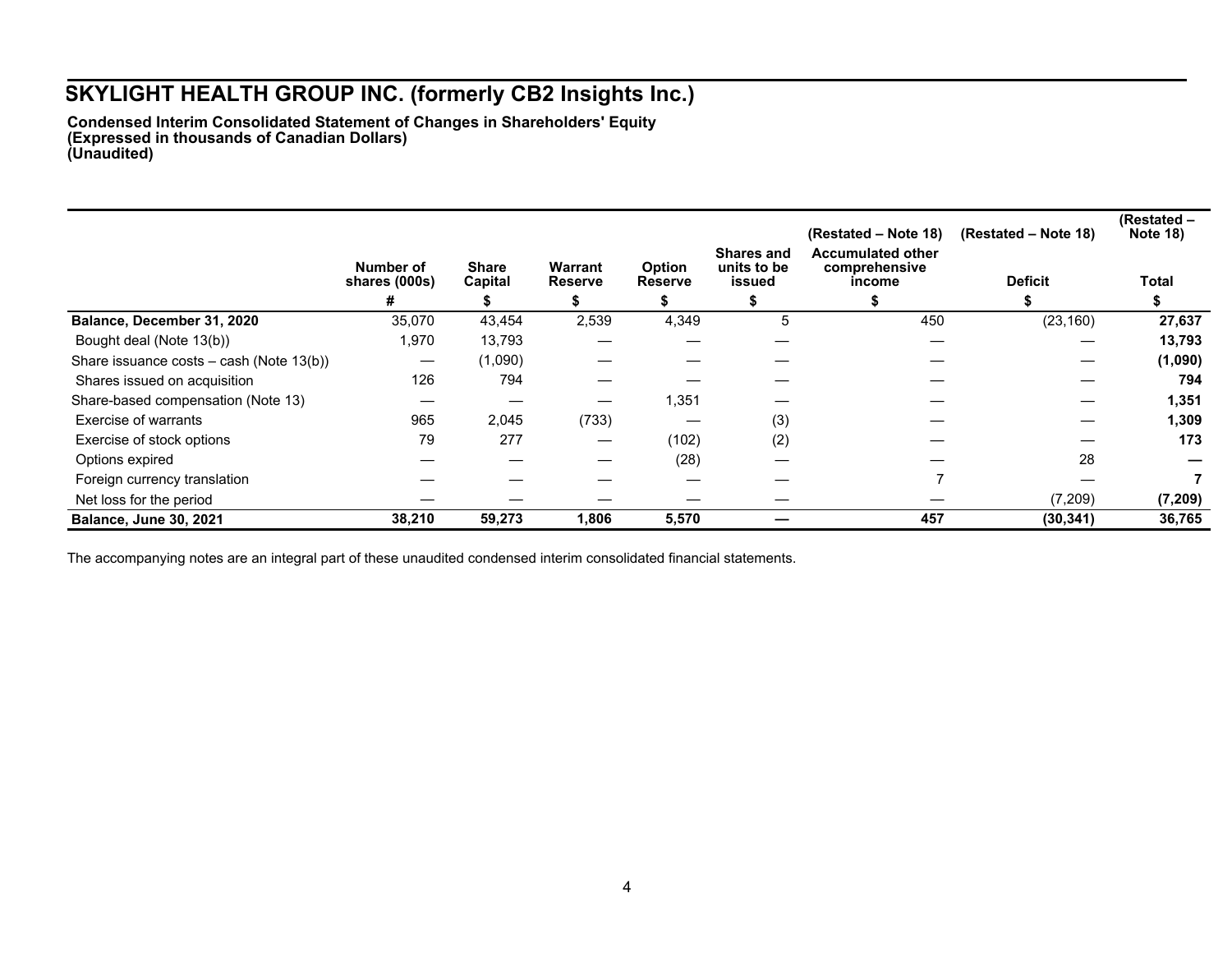**Condensed Interim Consolidated Statement of Changes in Shareholders' Equity (Expressed in thousands of Canadian Dollars) (Unaudited)**

|                                                                     | Number of<br>shares (000s) | <b>Share Capital</b> | <b>Warrant</b><br><b>Reserve</b> | Option<br><b>Reserve</b> | <b>Shares and</b><br>units to be<br>issued | <b>Accumulated</b><br>other<br>comprehensive<br>income | <b>Deficit</b> | Total    |
|---------------------------------------------------------------------|----------------------------|----------------------|----------------------------------|--------------------------|--------------------------------------------|--------------------------------------------------------|----------------|----------|
|                                                                     | #                          |                      |                                  | S                        |                                            |                                                        |                |          |
| Balance, December 31, 2019                                          | 16,568                     | 12,225               | 3,357                            | 1,552                    | 335                                        | 441                                                    | (16, 522)      | 1,388    |
| Share-based compensation                                            | 312                        | 150                  |                                  | 299                      |                                            |                                                        |                | 449      |
| Shares issued for services                                          | 214                        | 108                  |                                  |                          |                                            |                                                        |                | 108      |
| Share issuance costs - cash                                         |                            | (6)                  |                                  |                          |                                            |                                                        |                | (6)      |
| Shares issued and to be issued in<br>settlement of accrued interest | 488                        | 230                  |                                  |                          | (22)                                       |                                                        |                | 208      |
| Share issued in settlement of contingent<br>consideration           | 878                        | 554                  |                                  |                          |                                            |                                                        |                | 554      |
| Shares issued and to be issued against<br>exercise of warrants      | 918                        | 1,802                | (1, 389)                         |                          | (218)                                      |                                                        |                | 195      |
| Shares issued in lieu of directors' fees                            | 135                        | 94                   |                                  |                          |                                            |                                                        |                | 94       |
| Warrants and options expired                                        |                            |                      | (1, 130)                         | (12)                     |                                            |                                                        | 1,142          |          |
| Warrants issued for amendment of<br>promissory note                 |                            |                      | 215                              |                          |                                            |                                                        |                | 215      |
| Foreign currency translation                                        |                            |                      |                                  |                          |                                            | (213)                                                  |                | (213)    |
| Net loss for the period                                             |                            |                      |                                  |                          |                                            |                                                        | (1, 597)       | (1, 597) |
| <b>Balance, June 30, 2020</b>                                       | 19,513                     | 15,157               | 1,053                            | 1,839                    | 95                                         | 228                                                    | (16,977)       | 1,395    |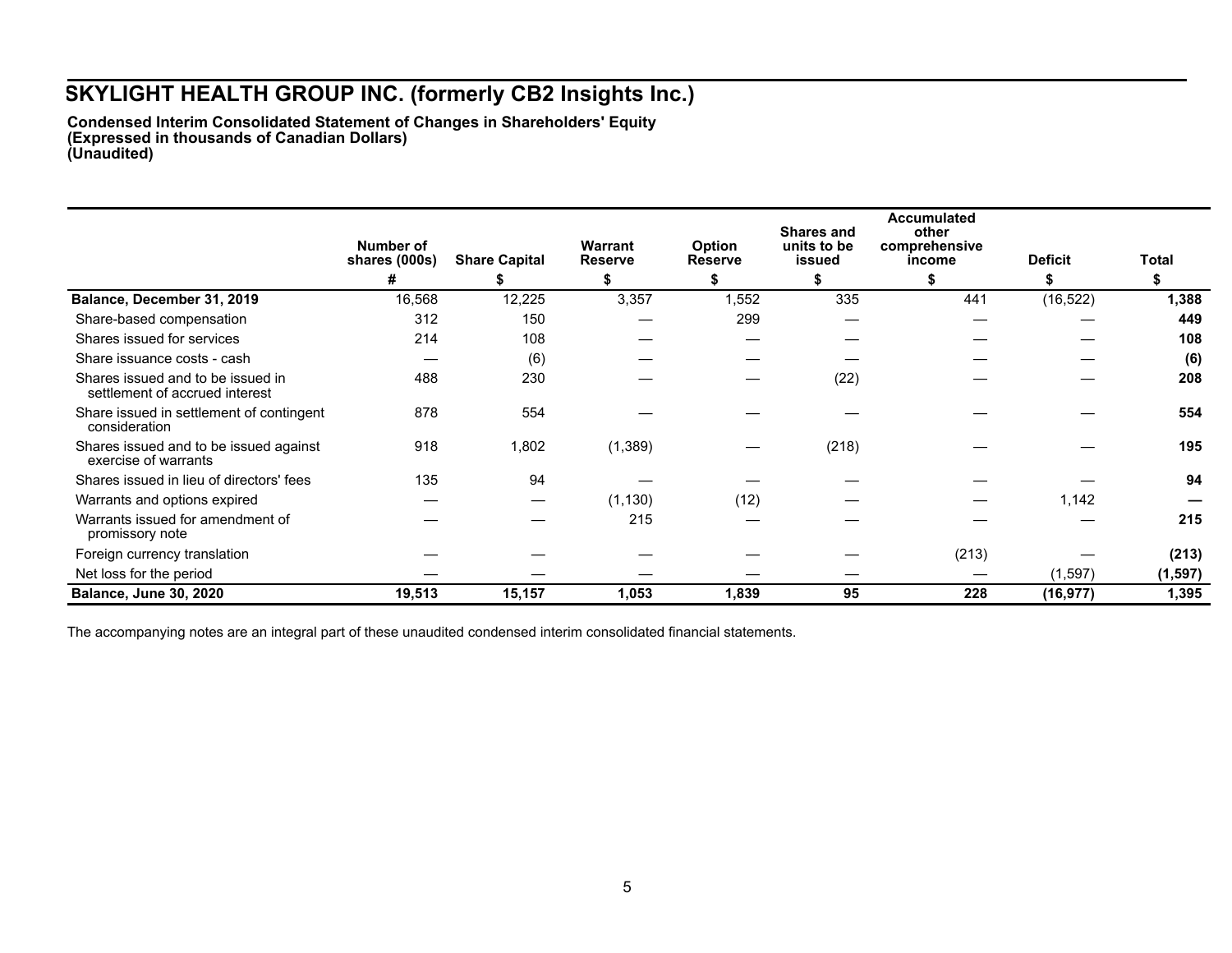### **1. Nature of operations and Covid-19 pandemic**

Skylight Health Group Inc. ("SHG" or the "Company"), formerly CB2 Insights Inc. ("CB2"), is a healthcare services and technology company, working to positively impact patient health outcomes. The Company operates a US multi-state health network that comprises physical multi-disciplinary medical clinics providing a range of services from primary care, sub-specialty, allied health and diagnostic testing. The Company was incorporated on December 27, 2017 under the Canada Business Corporations Act and completed a reverse takeover ("RTO") on February 27, 2019 (the "Closing Date") with MVC Technologies Inc. ("MVC") which was incorporated in the province of Ontario on November 3, 2014 under the Ontario Business Corporation Act ("OBCA"). Pursuant to the special meeting of the shareholders of the Company held on November 23, 2020, the name of the Company was changed from CB2 Insights Inc. to Skylight Health Group Inc. The head office of the Company is located at 5520 Explorer Drive, Unit 402, Mississauga, Ontario, Canada, L4W 5L1.

On January 5, 2021, the Company's shares commenced trading on the TSX-V under the symbol "SHG" after getting voluntarily delisted from the Canadian Securities Exchange on January 4, 2021. On June 7, 2021, the Company's shares commenced trading on the Nasdaq Capital Market ("Nasdaq") under the symbol "SLHG". In addition, effective June 7, 2021, the Company's shares on the TSX-V began trading under the new symbol "SLHG".

On March 11, 2020, the World Health Organization declared the ongoing COVID-19 outbreak as a global health emergency. This resulted in governments worldwide enacting emergency measures to combat the spread of the virus, including the closure of certain non-essential businesses.

During the quarter ended June 30, 2021, the pandemic did not have a material impact on the Company's operations. While medical clinics had generally been deemed an essential business, the Company was able to switch to virtual appointments thereby reducing the impact on operations and enabled the Company to achieve savings in clinical operating expenses. As at June 30, 2021, the Company did not observe any impairment of its assets or a significant change in the fair value of assets due to the COVID-19 pandemic. The Company has taken steps to minimize the potential impact of the pandemic including safety measures with respect to personal protective equipment, the reduction in travel and the implementation of a virtual office including regular video conference meetings and participation in virtual Company events, trade shows, customer meetings and other virtual events. In addition, as explained in note 12, the Company obtained a loan under the Paycheck Protection Program (PPP) offered by the US Small Business Administration as part of COVID-19 relief measures which was forgiven on March 30, 2021.

Due to the rapid developments and uncertainty surrounding COVID-19, it is not possible to predict the impact that COVID-19 will have on the Company's business, financial position and operating results in the future. In addition, it is possible that estimates in the Company's financial statements will change in the near term as a result of COVID-19 and the effect of any such changes could be material, which could result in, among other things, impairment of long-lived assets including intangibles and goodwill. The Company is closely monitoring the impact of the pandemic on all aspects of its business.

## **2. Basis of presentation**

The Company prepares its unaudited condensed interim consolidated financial statements in accordance with International Financial Reporting Standards as issued by the International Accounting Standards Board ("IFRS"), applicable to the preparation of interim condensed consolidated financial statements, including International Accounting Standards (IAS) 34, Interim Financial Reporting. These unaudited condensed interim consolidated financial statements are presented in Canadian dollars and should be read in conjunction with the Company's annual financial statements for the year ended December 31, 2020, which were prepared in accordance with IFRS.

The Board of Directors approved these unaudited condensed interim consolidated financial statements on March 29, 2022. These unaudited condensed interim consolidated financial statements comply with IFRS.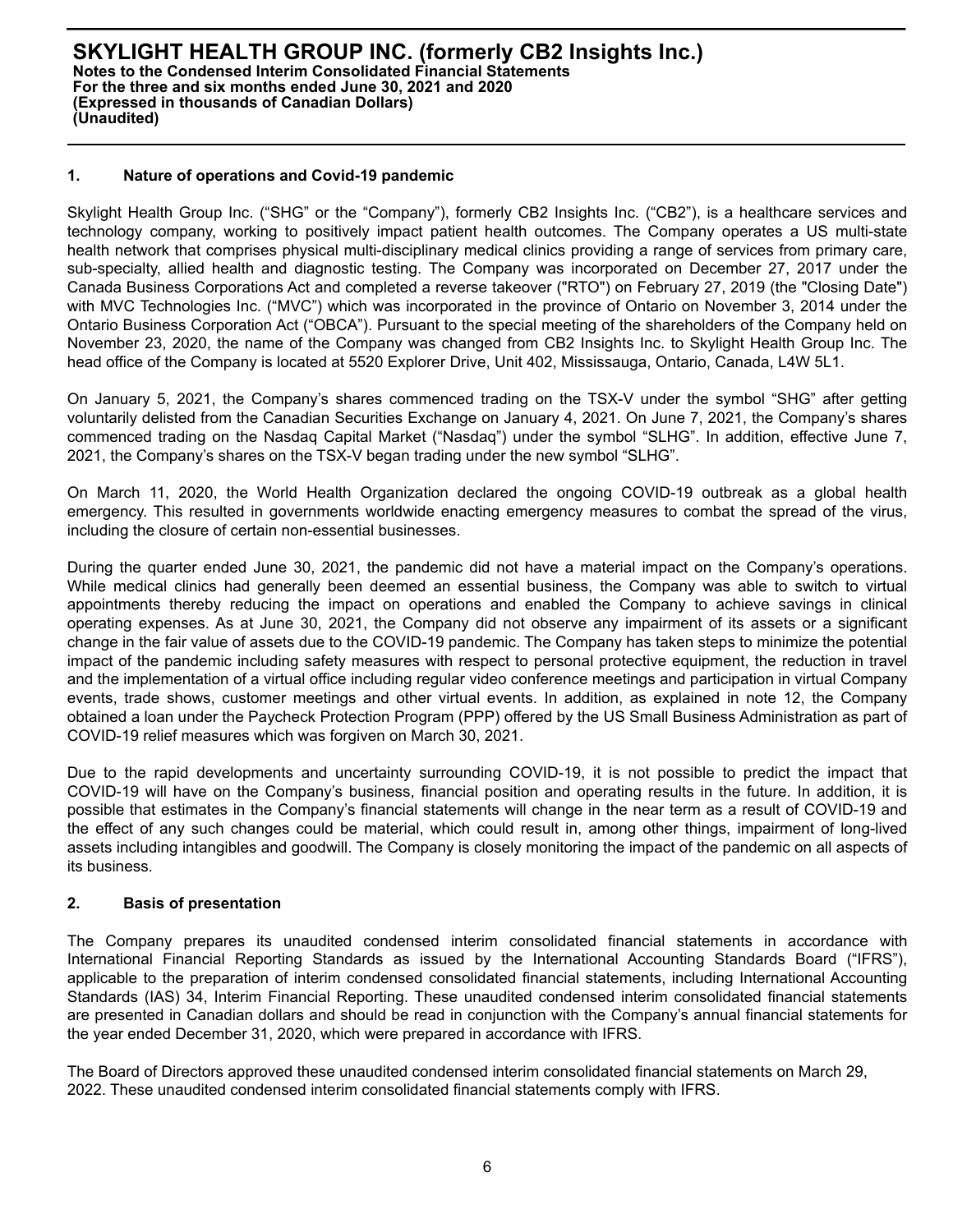The unaudited condensed interim consolidated financial statements were prepared on a going concern basis under the historical cost convention, except for purchase consideration payable (only for acquisitions performed during the year ended December 31, 2019) which are measured at fair value.

### *Going concern*

These condensed interim consolidated financial statements have been prepared on a going concern basis in accordance with IFRS. The going concern basis of presentation assumes that the Company will continue in operation for the foreseeable future and be able to realize its assets and discharge its liabilities and commitments in the normal course of business. The Company is subject to numerous risk factors that may impact its ability as a going concern, such as, but not limited to, governmental regulations, currency fluctuations, operational risks and extended and unforeseen issues resulting from the current COVID-19 pandemic.

As of the balance sheet date, the Company had an accumulated deficit of \$30,341 (restated) and negative cash flow from operations of \$4,279 for the six months ended June 30, 2021. The Company has positive working capital as of the balance sheet date of \$6,362 (restated). The Company has raised debt and equity financing through 2017 to 2021 in order to pursue acquisitions and platform development resulting in growth in its customer base. The Company expects that the investments it has made over this period will result in increased revenue and operating cash flow, however, the Company anticipates further investment and will require additional debt and/or equity financing in order to continue to develop its business.

Although the Company has been successful in raising funds to date, there can be no assurance that adequate or sufficient funding will be available in the future or available under terms acceptable to the Company, or that the Company will be able to generate sufficient returns from operations. The ability of the Company to continue as a going concern and to realize the carrying value of its assets and discharge its liabilities and commitments when due is dependent on the Company generating revenue and debt and/or equity financing sufficient to fund its cash flow needs. The Company is not currently eligible to raise funds using a registration statement in the United States. These circumstances indicate the existence of a material uncertainty that may raise substantial doubt on the ability of the Company to meet its obligations as they come due, and accordingly the appropriateness of the use of the accounting principles applicable to a going concern.

The condensed interim consolidated financial statements do not reflect adjustments that would be necessary if the going concern assumption were not appropriate. If the going concern basis were not appropriate for these condensed interim consolidated financial statements, then adjustments would be necessary in the carrying value of the assets and liabilities, the reported revenue and expenses and the classifications used in the condensed interim consolidated statements of financial position. Such differences in amounts could be material.

The assessment of material uncertainties related to events and circumstances that may raise substantial doubt on the Company's ability to continue as a going concern involves significant judgment. In making this assessment, management considers all relevant information, as described above.

## **3. Summary of significant accounting policies**

#### **New accounting standards issued but not yet effective**

Certain new accounting standards and interpretations have been published that are not mandatory for the current period and have not been early adopted. These standards are not expected to have a material impact on the Company in the current or future reporting periods except the below amendment:

#### Amendments to IAS 1 - Presentation of financial statements ("IAS 1")

In January 2020, the IASB issued Classification of Liabilities as Current or Non-current (Amendments to IAS 1). The amendments aim to promote consistency in applying the requirements by helping companies determine whether debt and other liabilities with an uncertain settlement date should be classified as current (due or potentially due to be settled within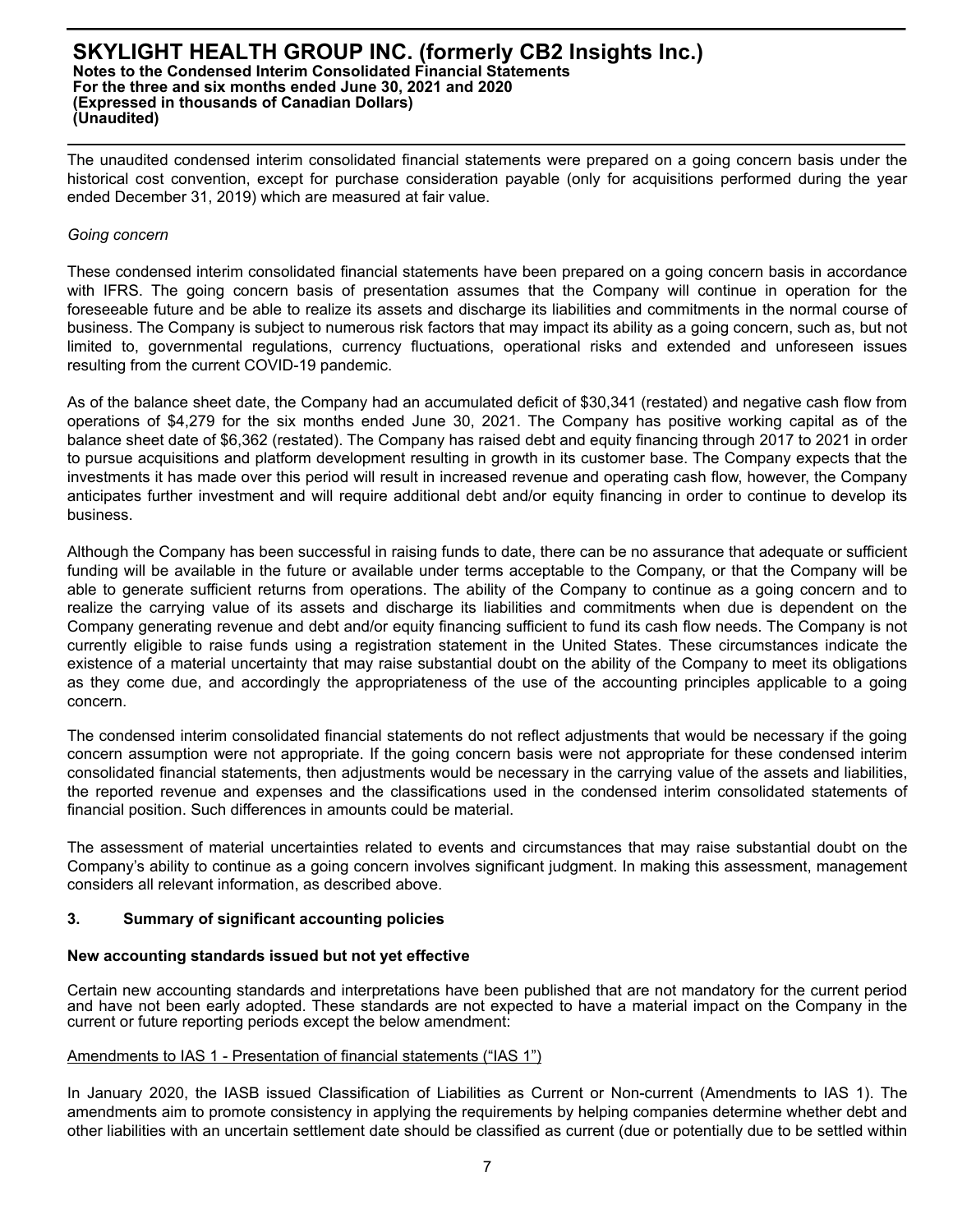one year) or non-current. The amendments include clarifying the classification requirements for debt a Company might settle by converting it into equity. The amendments are effective for annual reporting periods beginning on or after January 1, 2023, with earlier application permitted. The Company is currently evaluating the impact of this amendment.

## **4. Share consolidation**

On May 28, 2021, the Company completed a consolidation ("Share Consolidation") of its share capital on the basis of five existing common shares for one new common share. As a result of the Share Consolidation, the 190,802,347 common shares issued and outstanding as at that date were consolidated to 38,160,473 common shares outstanding. The Share Consolidation was previously approved by the shareholders at the Annual General Meeting held on February 22, 2021. All information in these consolidated financial statements is presented on a post-Share Consolidation basis, including comparatives.

### **5. Acquisitions**

### **a) Acquisition of MCM**

On October 6, 2020 (the "Closing Date"), the Company acquired 100% of the identified assets of Texas-based primary care services clinic group Maverick County Medical Family Center ("MCM"), P.A.

The aggregate purchase consideration comprised the following:

- \$498 (US\$375) cash paid on Closing Date.
- \$498 (US\$375) cash due in six months after the Closing Date. The amount was discounted to its present value and initially recorded at \$470 (US\$354) on the Closing Date using an effective interest rate of 12%.
- Details of the movements in the purchase consideration payable are as follows:

|                                     | Three months ended |                |
|-------------------------------------|--------------------|----------------|
|                                     | June 30, 2021      | March 31, 2021 |
|                                     | \$                 | S              |
| <b>Balance, beginning of period</b> | 472                | 465            |
| Addition                            |                    |                |
| Paid in cash                        | (471)              |                |
| Accretion                           |                    | 13             |
| Foreign exchange translation gain   | (1)                | (6)            |
| Balance, end of period              |                    | 472            |

## **b) Acquisition of APEX**

On January 4, 2021 (the "Closing Date"), the Company acquired 100% of the identified assets of Colorado based primary care services clinic group Apex Family Medicine, LLC ("APEX"). The Company determined that the acquisition was a business combination under IFRS 3 – Business Combinations and was accounted for by applying the acquisition method, whereby the assets acquired and liabilities assumed were recorded at their fair values with any excess of the aggregate consideration over the fair values of the identifiable net assets allocated to goodwill. The goodwill acquired is associated with the APEX's workforce and is expected to be fully deductible for tax purposes.

The aggregate purchase consideration comprises the following:

- \$1,241 (US\$974) cash paid on Closing Date.
- \$1,116 (US\$875) cash payable in two installments over a 6-months period. The amount was discounted to its present value and initially recorded at \$1,073 on the Closing Date using an effective interest rate of 11.2%. Subsequently on July 6, 2021, the Company paid the second installment of \$545 (US\$438).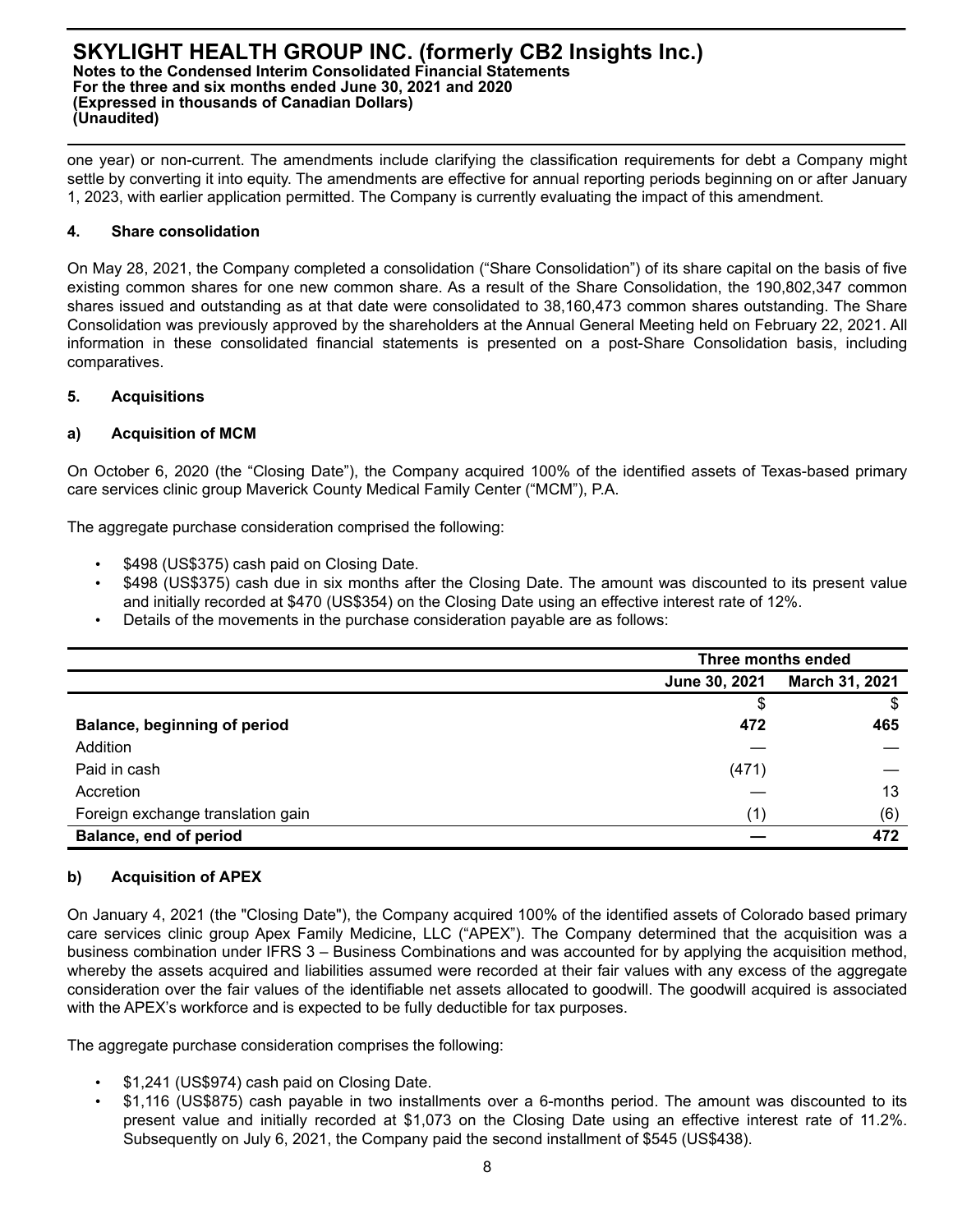• Details of the movements in the purchase consideration payable are as follows:

|                                                         | Three months ended |                           |  |
|---------------------------------------------------------|--------------------|---------------------------|--|
|                                                         | June 30, 2021      | March 31, 2021            |  |
|                                                         | \$                 | \$                        |  |
| Balance, beginning of period                            | 1,086              |                           |  |
| Addition                                                |                    | 2,314                     |  |
| Paid in cash                                            | (548)              | (1,241)                   |  |
| Accretion                                               | 13                 | 28                        |  |
| Foreign exchange translation gain                       | (9)                | (15)                      |  |
| Balance, end of period                                  | 542                | 1,086                     |  |
| The allocated purchase price calculation is as follows: |                    |                           |  |
|                                                         |                    | $\boldsymbol{\mathsf{S}}$ |  |
| Consideration - cash                                    |                    | 2,314                     |  |
| Lease liabilities                                       |                    | 118                       |  |
| <b>Assumed liabilities</b>                              |                    | 37                        |  |
| <b>Total consideration</b>                              |                    | 2,469                     |  |
| Identifiable assets acquired                            |                    |                           |  |
| <b>Customer relationships</b>                           |                    | 1,403                     |  |
| Non-compete                                             |                    | 22                        |  |
| Cash                                                    |                    | 37                        |  |
| Accounts receivable                                     |                    | 125                       |  |
| Right of use asset                                      |                    | 118                       |  |
| Total identifiable assets acquired                      |                    | 1,705                     |  |
| <b>Total goodwill</b>                                   |                    | 764                       |  |
|                                                         |                    | 2,469                     |  |

Operating results have been included in these unaudited condensed interim consolidated financial statements from the Closing Date. APEX's revenue and net income for the period from the date of acquisition to June 30, 2021 included in the unaudited condensed interim consolidated statements of loss and comprehensive loss are \$684 (restated) and \$173 (restated) respectively.

## **c) Acquisition of RCMA**

On February 3, 2021 (the "Closing Date"), the Company acquired 100% of the identified assets of River City Medical Associates ("RCMA"), Inc., a Florida corporation. The Company determined that the acquisition was a business combination under IFRS 3 – Business Combinations and was accounted for by applying the acquisition method, whereby the assets acquired and liabilities assumed were recorded at their fair values with any excess of the aggregate consideration over the fair values of the identifiable net assets allocated to goodwill. The goodwill acquired is associated with the RCMA's workforce and is expected to be fully deductible for tax purposes.

The aggregate purchase consideration comprises the following:

- \$288 (US\$225) cash paid on Closing Date.
- \$139 (US\$109) cash payable within 120 days after the Closing Date being the amount withheld from the purchase consideration for liabilities prior to closing date. The amount was discounted to its present value and initially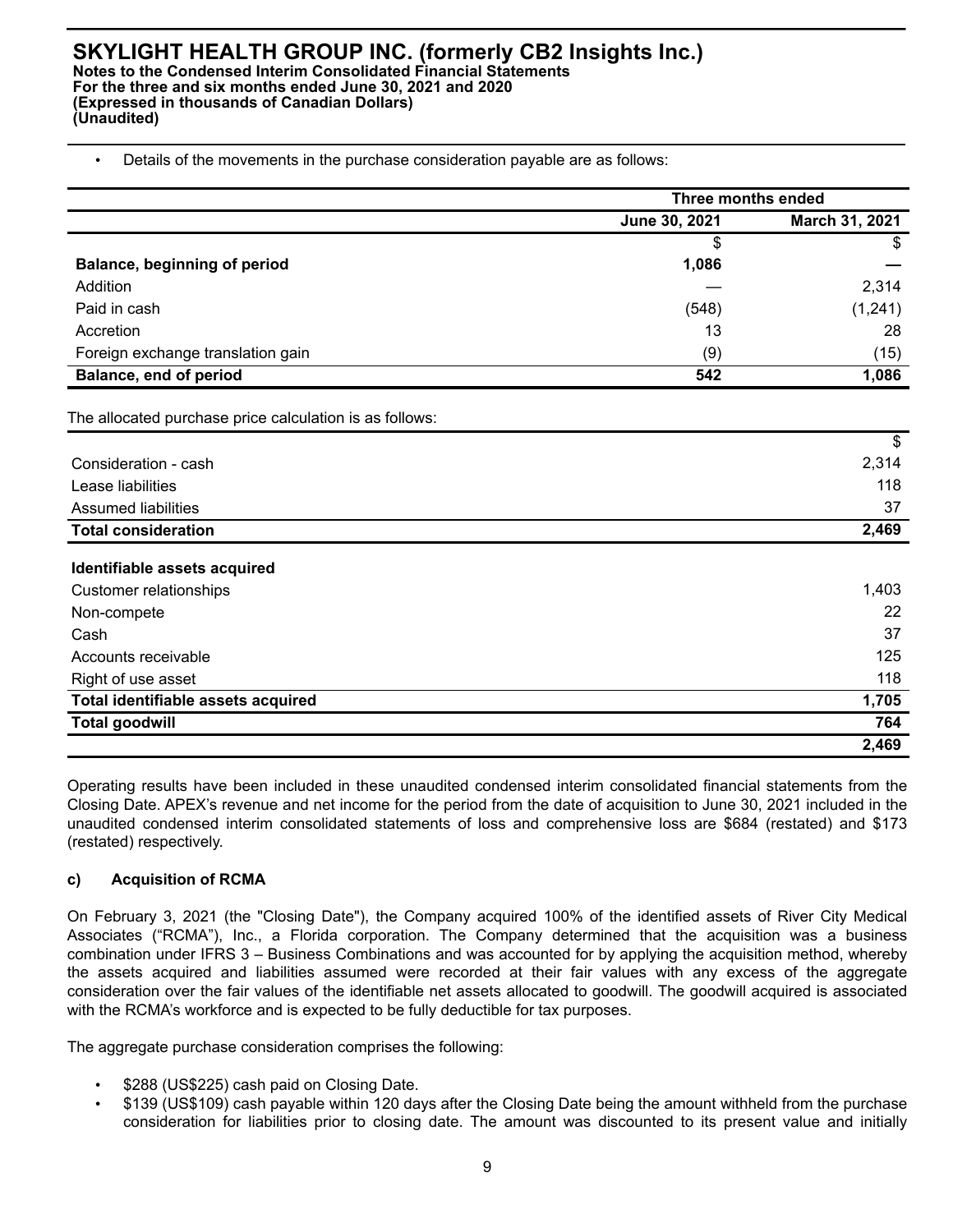#### **SKYLIGHT HEALTH GROUP INC. (formerly CB2 Insights Inc.) Notes to the Condensed Interim Consolidated Financial Statements For the three and six months ended June 30, 2021 and 2020 (Expressed in thousands of Canadian Dollars) (Unaudited)**

recorded at \$137 (US\$107) on the Closing Date using an effective interest rate of 10.9%. On April 27, 2021, the Company released \$135 from the escrow account (US\$109).

- \$2,812 (US\$2,200) funds held in an escrow account to be released once the conditions stipulated in the Transition Services Agreement have been complied with within two months after the Closing Date. Subsequently, on April 22, 2021, the Company released \$2,750 from the escrow account (US\$2,200)
- 74,833 common shares in the Company valued at 10-day VWAP of \$6.3925 per share amounting to \$478 (US\$373) to be issued on Closing Date. The amount was recognized at the fair value of the consideration amounting to \$492 (US\$385) on the Closing Date.
- Variable number of common shares in the Company amounting to \$1,908 (US\$1,493) to be issued in five equal installments within 15 months after the Closing Date. The number of shares will be determined based on the share price on each installment date. The amount was discounted to its present value and initially recorded at \$1,892 (US\$1,480) on the Closing Date using an effective interest rate of 15%.
- Details of the movements in the purchase consideration payable are as follows:

| Three months ended              |         |  |
|---------------------------------|---------|--|
| March 31, 2021<br>June 30, 2021 |         |  |
| \$                              | \$      |  |
| 4,765                           |         |  |
|                                 | 5,621   |  |
|                                 | (288)   |  |
| (377)                           | (485)   |  |
| 9                               | 3       |  |
| (47)                            | (86)    |  |
| 1,465                           | 4,765   |  |
|                                 | (2,885) |  |

The allocated purchase price calculation is as follows:

|                            | S.    |
|----------------------------|-------|
| Consideration – cash       | 3,237 |
| Consideration - shares     | 2,384 |
| Lease liabilities          | 3,800 |
| Assumed liabilities        | 217   |
| <b>Total consideration</b> | 9,638 |

| Identifiable assets acquired       |       |
|------------------------------------|-------|
| Customer relationships             | 3,618 |
| Brand and trademarks               | 706   |
| Non-compete clause                 | 56    |
| Cash                               | 217   |
| Furniture and equipment            | 32    |
| Right of use asset                 | 3,800 |
| Total identifiable assets acquired | 8,429 |
| <b>Total goodwill</b>              | 1,209 |
|                                    | 9,638 |

Operating results have been included in these unaudited condensed interim consolidated financial statements from the Closing Date. RCMA's revenue and net income for the period from the date of acquisition to June 30, 2021 included in the unaudited condensed interim consolidated statements of loss and comprehensive loss are \$2,916 (restated) and \$1,258 (restated), respectively.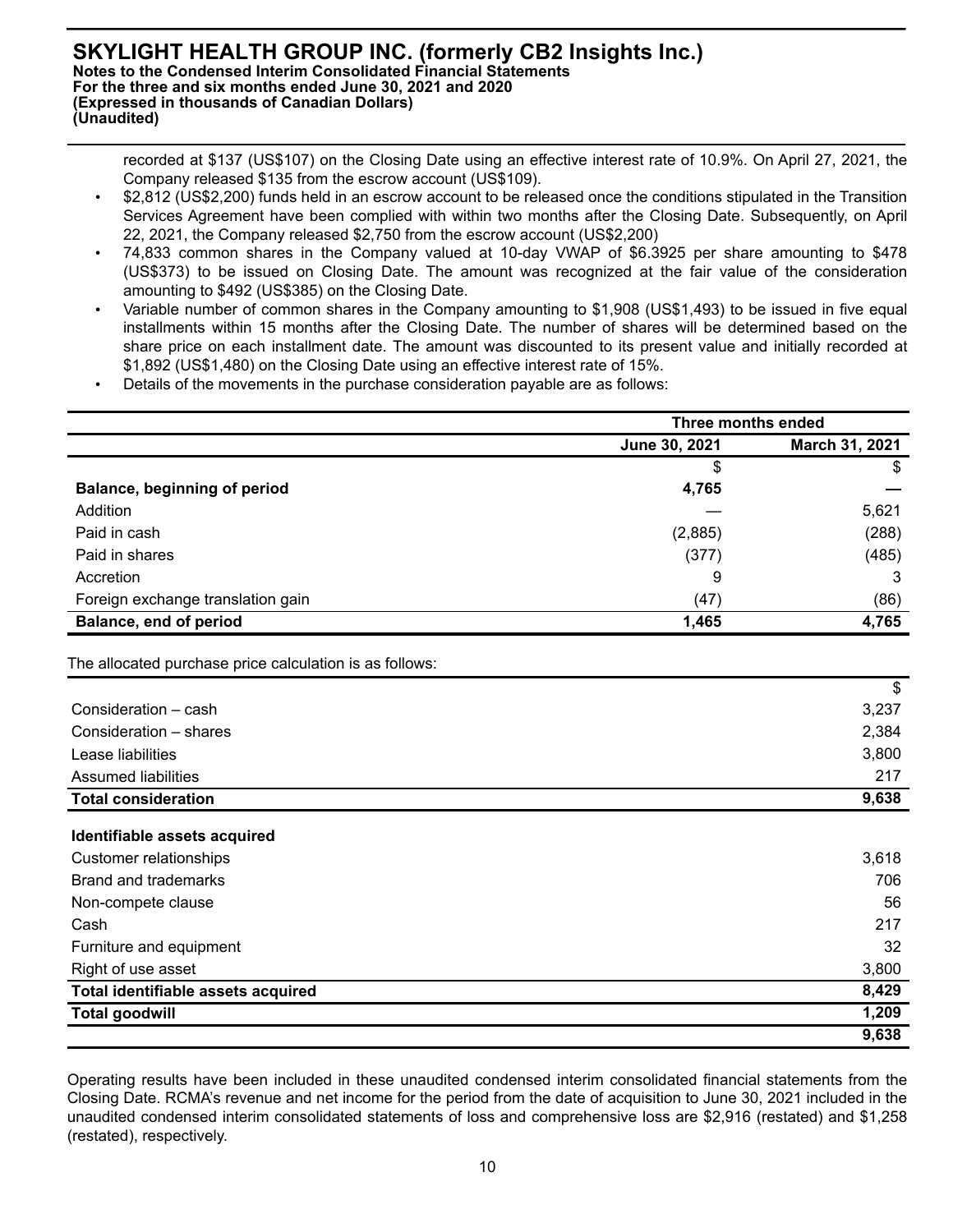### **d) Acquisition of Rocky Mountain**

On April 5, 2021 (the "Closing Date"), the Company acquired 100% of the membership interest of Colorado based Primary Care Clinic Group, Rocky Mountain. The Company determined that the acquisition was a business combination under IFRS 3 – Business Combinations and was accounted for by applying the acquisition method, whereby the assets acquired and liabilities assumed were recorded at their fair values with any excess of the aggregate consideration over the fair values of the identifiable net assets allocated to goodwill.

The goodwill acquired is associated with Rocky Mountain's workforce and is expected to be fully deductible for tax purposes.

The aggregate purchase consideration comprises the following:

- \$10,635 (US\$8,491) cash paid on Closing Date.
- \$2,067 (US\$1,650) cash payable in three equal installments over two years from the Closing Date. The amount was discounted to its present value and initially recorded at \$1,829 (US\$1,460) on the Closing Date using an effective interest rate of 11.4%.
- \$1,076 (US\$859) cash payable on account of working capital true-up and settlement of a liability.
- Details of the movements in the purchase consideration payable are as follows:

|                                     | Three months ended |
|-------------------------------------|--------------------|
|                                     | June 30, 2021      |
|                                     | \$                 |
| <b>Balance, beginning of period</b> |                    |
| Addition                            | 13,540             |
| Paid in cash                        | (10, 635)          |
| Accretion                           | 47                 |
| Foreign exchange translation gain   | (30)               |
| <b>Balance, end of period</b>       | 2,922              |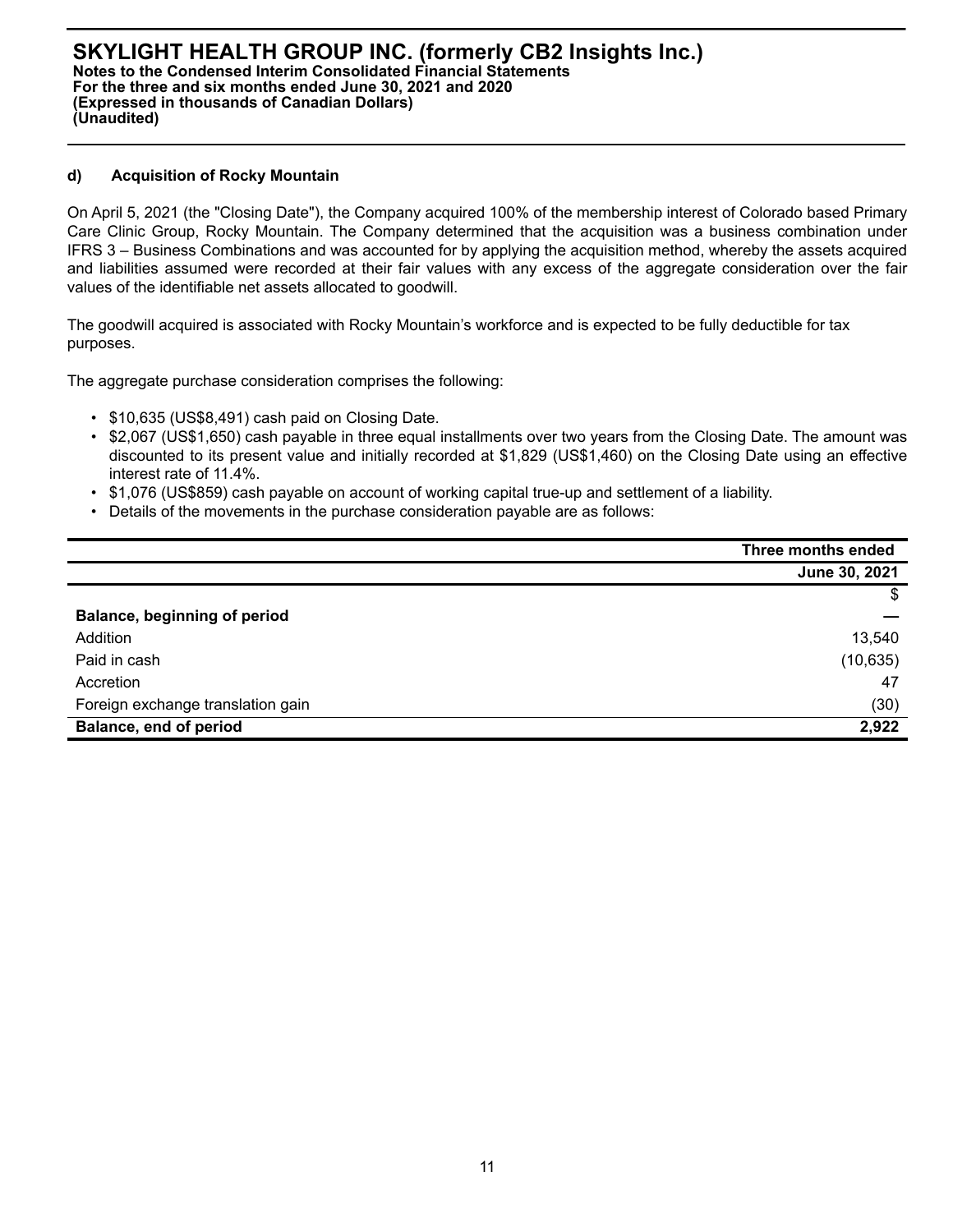## **SKYLIGHT HEALTH GROUP INC. (formerly CB2 Insights Inc.) Notes to the Condensed Interim Consolidated Financial Statements**

**For the three and six months ended June 30, 2021 and 2020 (Expressed in thousands of Canadian Dollars) (Unaudited)**

| $\$\$  |
|--------|
| 13,540 |
| 5,453  |
| 2,508  |
| 21,501 |
|        |
| 2,893  |
| 3,238  |
| 753    |
| 2,675  |
| 235    |
| 295    |
| 6,322  |
| 16,411 |
| 5,090  |
| 21,501 |
|        |

Operating results have been included in these unaudited condensed interim consolidated financial statements from the Closing Date. Rocky Mountain's revenue and net loss for the period from the date of acquisition to June 30, 2021 included in the unaudited condensed interim consolidated statements of loss and comprehensive loss is \$3,849 (restated) and \$905 (restated), respectively.

# **e) Acquisition of Doctors Center**

On June 23, 2021 (the "Closing Date"), the Company acquired 100% of the identified assets of Florida based primary care group Doctors Center Inc. for a total cash transaction value of \$2,752 (US\$2,240). The Company determined that the acquisition was a business combination under IFRS 3 – Business Combinations and was accounted for by applying the acquisition method, whereby the assets acquired and liabilities assumed were recorded at their fair values with any excess of the aggregate consideration over the fair values of the identifiable net assets allocated to goodwill. The goodwill acquired is associated with Doctors Center workforce and is expected to be fully deductible for tax purposes. There was a holdback payment to a medical doctor in the amount of \$694 (US\$560), payable in two installments of \$347 (US\$280) at the 6 and 12 month anniversaries of the Closing Date, provided the medical doctor continues to be an employee of the Company. Given the significant amount of the holdback and employment timing, it was determined to be a nominal probability that the medical doctor would compete in the one year period post-acquisition. Therefore, no value was assigned to the non-compete agreement and the payments will be expensed in the period paid.

The aggregate purchase consideration comprises the following:

- \$2,654 (US\$2,160) cash paid on the Closing Date.
- \$98 (US\$80) cash payable within the next 12 months. Subsequently, on July 15, 2021, the Company paid \$57 (US\$45) of this amount.
- Details of the movements in the purchase consideration payable are as follows: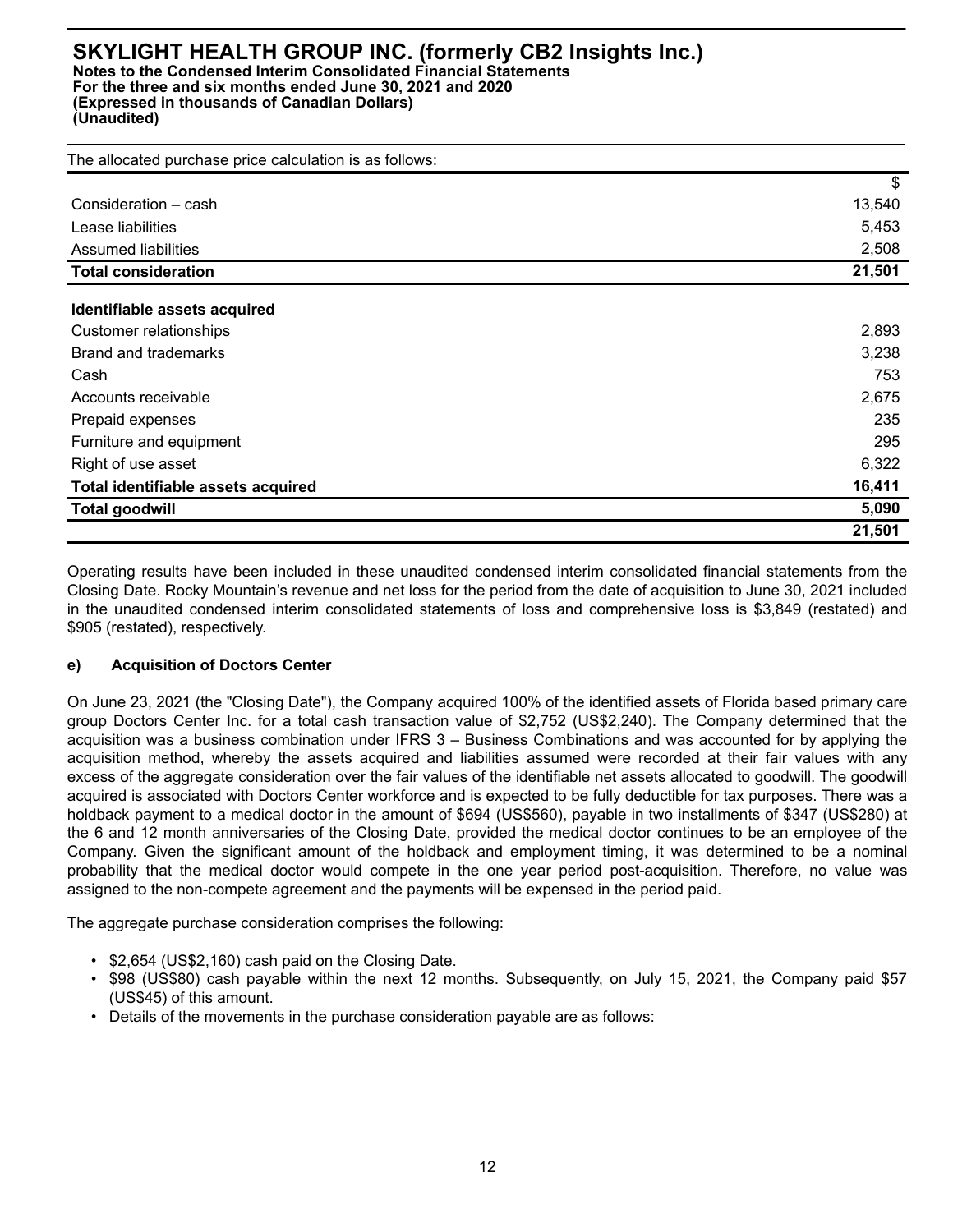**Notes to the Condensed Interim Consolidated Financial Statements For the three and six months ended June 30, 2021 and 2020 (Expressed in thousands of Canadian Dollars) (Unaudited)**

|                                     | Three months ended |
|-------------------------------------|--------------------|
|                                     | June 30, 2021      |
|                                     | \$                 |
| <b>Balance, beginning of period</b> |                    |
| Addition                            | 2,752              |
| Paid in cash                        | (2,654)            |
| Foreign exchange translation loss   |                    |
| <b>Balance, end of period</b>       | 99                 |

The allocated purchase price calculation is as follows:

| <b>Total consideration</b> | 5,692 |
|----------------------------|-------|
| Assumed liabilities        | 71    |
| Lease liabilities          | 2,869 |
| Consideration - cash       | 2,752 |
|                            | \$    |

# **Identifiable assets acquired**

|                                    | 5,692 |
|------------------------------------|-------|
| <b>Total goodwill</b>              | 626   |
| Total identifiable assets acquired | 5,066 |
| Right of use asset                 | 2,869 |
| Furniture and equipment            | 164   |
| Cash                               | 71    |
| Brand and trademarks               | 463   |
| Customer relationships             | 1,499 |
| <u>inelimianic assers acquired</u> |       |

Operating results have been included in these unaudited condensed interim consolidated financial statements from the Closing Date. Doctors Center's revenue and net income for the period from the date of acquisition to June 30, 2021 included in the unaudited condensed interim consolidated statements of loss and comprehensive loss are \$68 (restated) and \$37 (restated), respectively.

If all current year acquisitions had occurred on January 1, 2021, management estimates that consolidated revenue would have increased by \$6,679 and net loss would have increased by \$1,426 for the six months ended June 30, 2021.

#### **6. Purchase consideration payable**

|                                            |        | <b>June 30,</b><br>2021 | December 31,<br>2020 |
|--------------------------------------------|--------|-------------------------|----------------------|
|                                            |        | \$                      | \$                   |
| Healthcare Resource Management LLC ("HRM") |        | 60                      | 61                   |
| <b>MCM</b>                                 | Note 5 |                         | 465                  |
| <b>APEX</b>                                | Note 5 | 542                     |                      |
| <b>RCMA</b>                                | Note 5 | 1,465                   |                      |
| Rocky Mountain                             | Note 5 | 2,922                   |                      |
| Doctors Center                             | Note 5 | 99                      |                      |
|                                            |        | 5,088                   | 526                  |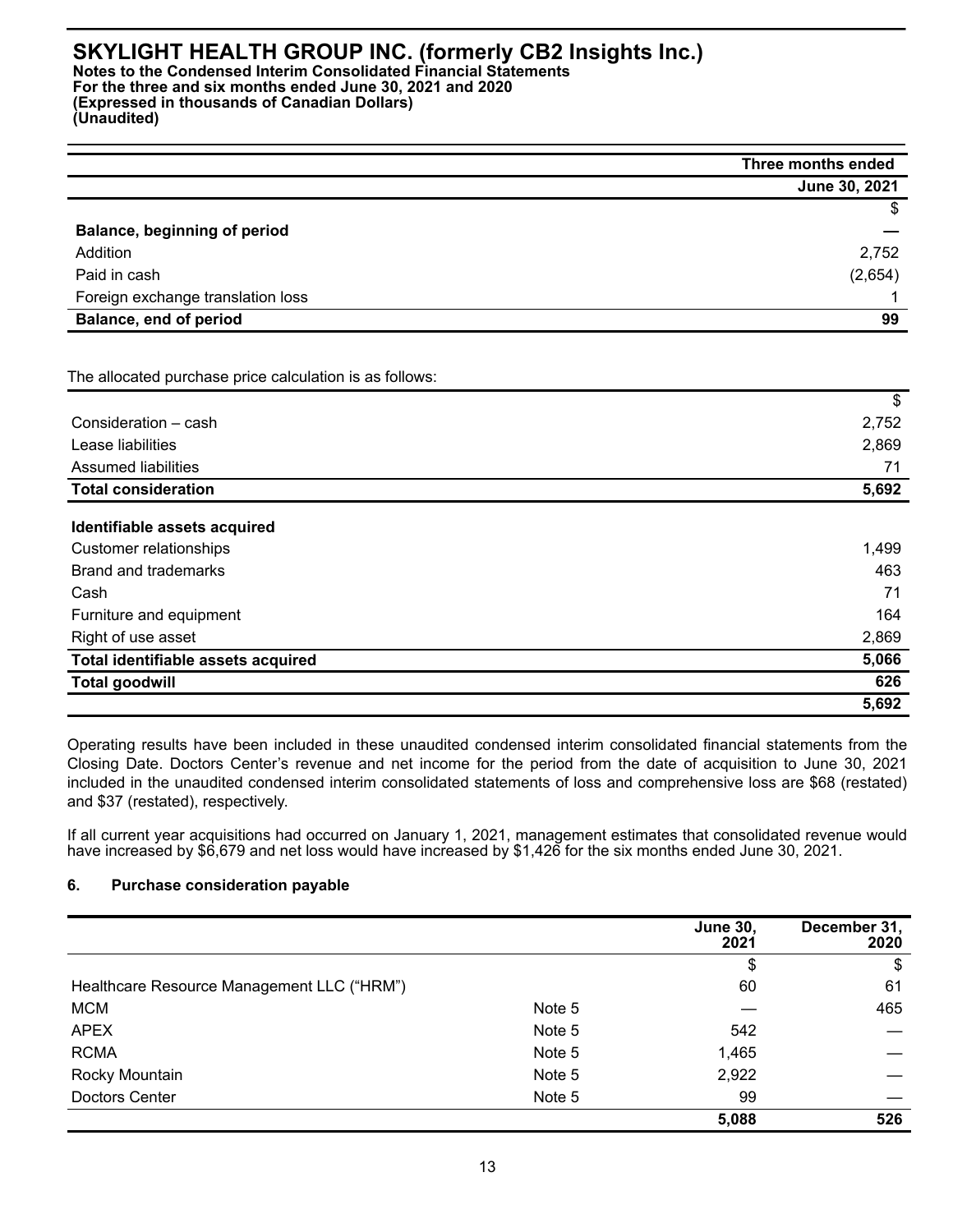**Notes to the Condensed Interim Consolidated Financial Statements For the three and six months ended June 30, 2021 and 2020 (Expressed in thousands of Canadian Dollars) (Unaudited)**

| <b>Allocated as:</b> |       | D                        |
|----------------------|-------|--------------------------|
| Current              | 3,930 | 526                      |
| Non-current          | 1,158 | $\overline{\phantom{0}}$ |
|                      | 5,088 | 526                      |

# **7. Trade and other receivables**

|                                  | (Restated – Note 18)    |                      |
|----------------------------------|-------------------------|----------------------|
|                                  | <b>June 30,</b><br>2021 | December 31,<br>2020 |
|                                  | S                       | \$                   |
| Trade receivables                | 4,905                   | 287                  |
| Harmonized sales tax recoverable | 399                     | 192                  |
| Security deposits                | 97                      | 50                   |
|                                  | 5,401                   | 529                  |

The lifetime expected credit loss allowance for impairment is estimated based on the Company's historical loss experience, adjusted for factors that are specific to the debtors and an assessment of both the current as well as forecast direction of conditions. As at June 30, 2021, an expected credit loss of \$nil has been recognized.

## **8. Property, plant and equipment**

|                          | <b>Furniture</b> | <b>Vehicles</b> | <b>Computer</b><br><b>Hardware</b> | <b>Leaseholds</b> | <b>Equipment</b> | <b>Total</b> |
|--------------------------|------------------|-----------------|------------------------------------|-------------------|------------------|--------------|
|                          | \$               | \$              | \$                                 | \$                | \$               | \$           |
| Cost                     |                  |                 |                                    |                   |                  |              |
| As at December 31, 2020  | 129              | 22              | 116                                | 65                | 58               | 390          |
| Additions                | 25               |                 | 40                                 | 34                | 81               | 180          |
| Acquisition              | 81               |                 | 14                                 | 333               | 63               | 491          |
| Disposal                 |                  | (22)            |                                    |                   |                  | (22)         |
| Net exchange differences | (3)              |                 | (4)                                | (3)               |                  | (10)         |
| As at June 30, 2021      | 232              |                 | 166                                | 429               | 202              | 1,029        |
| <b>Depreciation</b>      |                  |                 |                                    |                   |                  |              |
| As at December 31, 2020  | 93               | 21              | 84                                 | 57                | 47               | 302          |
| Depreciation             | 31               |                 | 24                                 | 45                | 15               | 115          |
| Disposal                 |                  | (21)            |                                    |                   |                  | (21)         |
| Net exchange differences | (2)              |                 | (2)                                | (3)               |                  | (7)          |
| As at June 30, 2021      | 122              |                 | 106                                | 99                | 62               | 389          |
| Net book value           |                  |                 |                                    |                   |                  |              |
| As at December 31, 2020  | 36               | 4               | 32                                 | 8                 | 11               | 88           |
| As at June 30, 2021      | 110              |                 | 60                                 | 330               | 140              | 640          |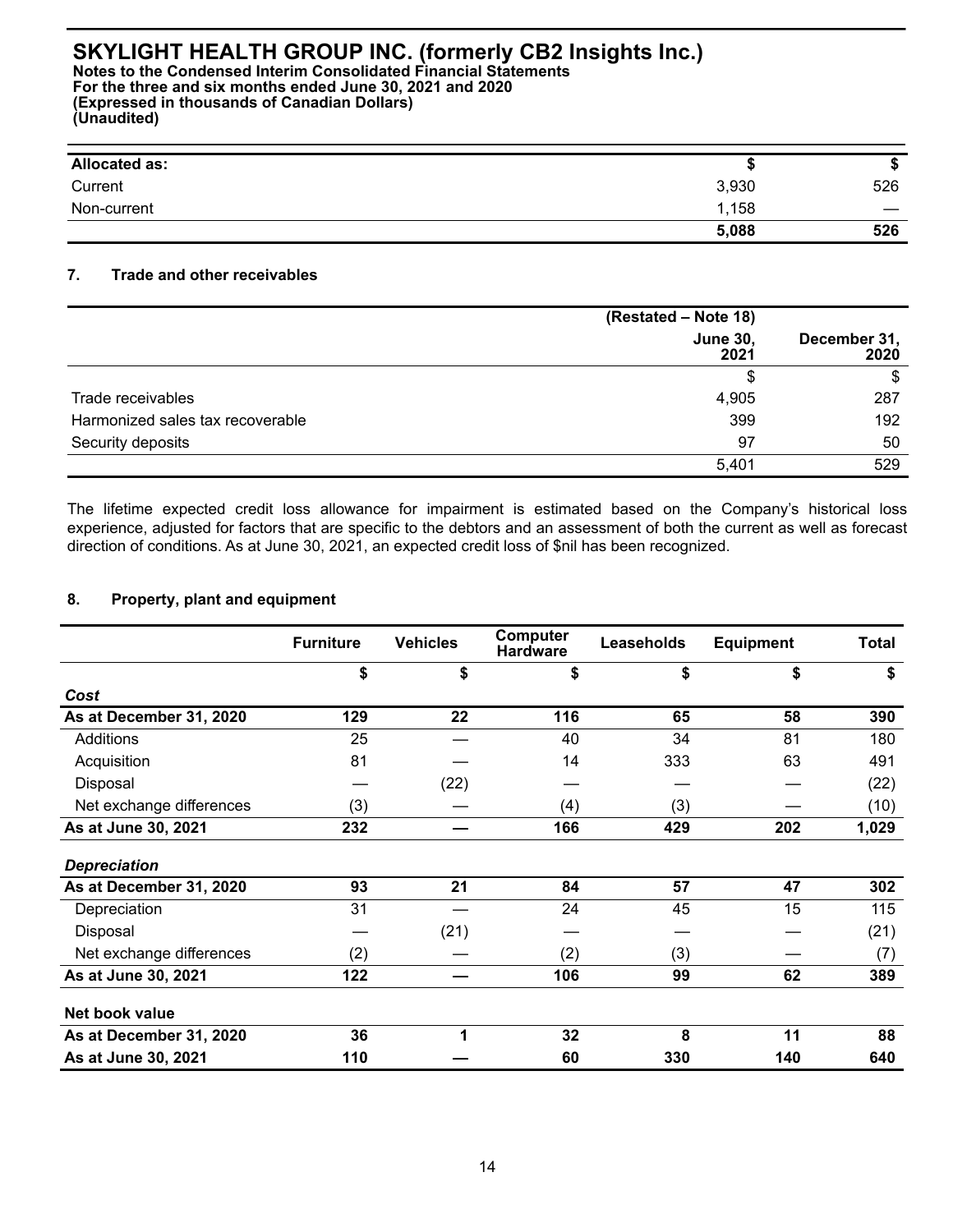### **9. Right-of-use assets and lease liabilities**

*Right of use assets*

| <b>Premises leases</b>   | <b>June 30,</b><br>2021 |
|--------------------------|-------------------------|
|                          | $\mathcal{S}$           |
| <b>Beginning balance</b> | 1,325                   |
| Additions                | 1,257                   |
| Acquisitions             | 13,109                  |
| Depreciation             | (834)                   |
| Lease incentives         | (23)                    |
| Net exchange differences | (196)                   |
| <b>Ending balance</b>    | 14,638                  |

*Lease liabilities*

|                          | <b>June 30,</b><br>2021 |
|--------------------------|-------------------------|
|                          | \$                      |
| <b>Beginning balance</b> | 1,422                   |
| Additions                | 1,257                   |
| Acquisitions             | 12,240                  |
| Interest expense         | 360                     |
| Lease payments           | (965)                   |
| Net exchange differences | (188)                   |
| <b>Ending balance</b>    | 14,126                  |
| <b>Allocated as:</b>     | \$                      |
| Current                  | 1,671                   |
| Non-current              | 12,455                  |
|                          | 14,126                  |

When measuring lease liabilities, the Company discounted lease payments using its incremental borrowing rate. The weighted-average interest rate applied ranges from 6.4% to 12%.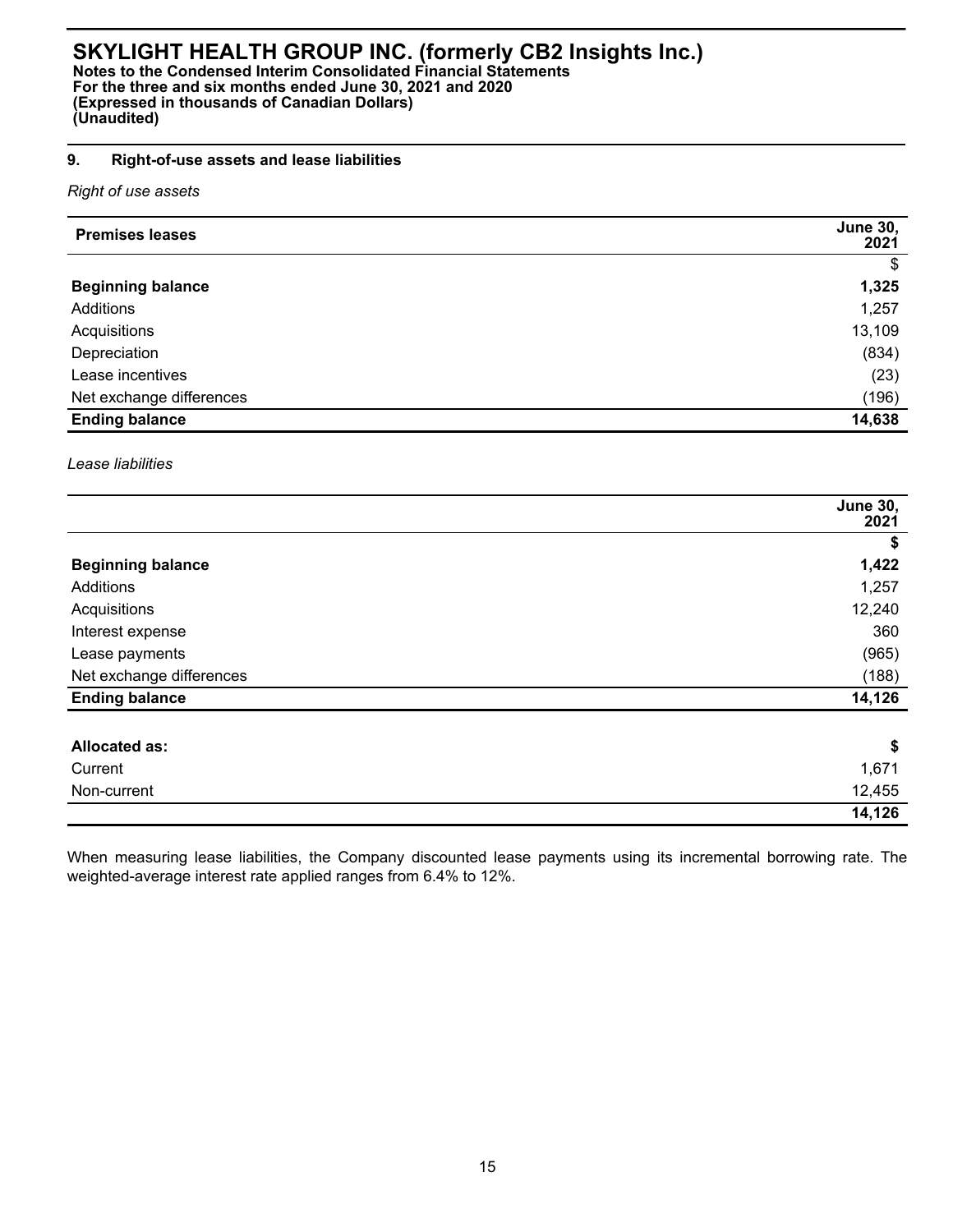## **10. Goodwill and other intangible assets**

|                               | Goodwill | <b>Customer</b><br>relationships | <b>Brand and</b><br>trademarks | Non-compete<br>clause | Computer<br>software | Total other<br>intangibles |
|-------------------------------|----------|----------------------------------|--------------------------------|-----------------------|----------------------|----------------------------|
|                               | \$       | \$                               | \$                             | \$                    | S                    | \$                         |
| Cost                          |          |                                  |                                |                       |                      |                            |
| Balance, December 31, 2020    | 2,224    | 4,076                            | 2,546                          | 47                    | 3,616                | 10,285                     |
| Additions                     |          |                                  |                                |                       | 146                  | 146                        |
| Acquisition                   | 7,689    | 9,413                            | 4,407                          | 78                    |                      | 13,898                     |
| Net exchange differences      | (164)    | (275)                            | (118)                          | (4)                   | (1)                  | (398)                      |
| <b>Balance, June 30, 2021</b> | 9,749    | 13,214                           | 6,835                          | 121                   | 3,761                | 23,931                     |
| Amortization                  |          |                                  |                                |                       |                      |                            |
| Balance, December 31, 2020    |          | 1,324                            |                                |                       | 2,487                | 3,811                      |
| Amortization                  |          | 857                              |                                | 14                    | 296                  | 1,167                      |
| Net exchange differences      |          | (36)                             |                                |                       |                      | (36)                       |
| <b>Balance, June 30, 2021</b> |          | 2,145                            |                                | 14                    | 2,783                | 4,942                      |
| Net book value                |          |                                  |                                |                       |                      |                            |
| As at December 31, 2020       | 2,224    | 2,752                            | 2,546                          | 47                    | 1,129                | 6,474                      |
| As at June 30, 2021           | 9,749    | 11,069                           | 6,835                          | 107                   | 978                  | 18,989                     |

### **11. Accounts payable and accrued liabilities**

|                            | (Restated – Note 18)    |                      |
|----------------------------|-------------------------|----------------------|
|                            | <b>June 30,</b><br>2021 | December 31,<br>2020 |
|                            | \$                      | \$                   |
| Accounts payable           | 3,345                   | 486                  |
| <b>Accrued liabilities</b> | 2,338                   | 638                  |
|                            | 5,683                   | 1,124                |

### **12. Loan payable**

On April 27, 2020, the Company obtained a loan of \$917 (US\$653) from Citizens Bank N.A under the Paycheck Protection Program (PPP) offered by US Small Business Administration as part of COVID-19 relief measures. The loan carries an interest rate of 1% and the repayments would start from February 27, 2021 in equal monthly installments over eighteen months. The PPP program allows for the loan to be forgiven if the disbursed amount is spent in accordance with specific guidelines. On December 1, 2020, the Company applied for loan forgiveness, and if approved, the loan amount would be reclassified as a government grant in the statements of loss and comprehensive loss.

The loan was measured at fair value on receipt date using effective interest rate method and the difference between the fair value and receipt amount was recorded as deferred income under accrued liabilities. This difference represents the benefit received by the Company due to reduced interest rate on the loan and over the term of the loan, this benefit will be recognized as other income in the statement of loss and comprehensive loss.

During the three and six months ended June 30, 2021, the Company recognized an amount of \$14 as other income and \$20 as accretion expense on the loan. On March 30, 2021, the Company recognized \$853 as other income representing the write-off of the PPP loan after receiving approval of the forgiveness application.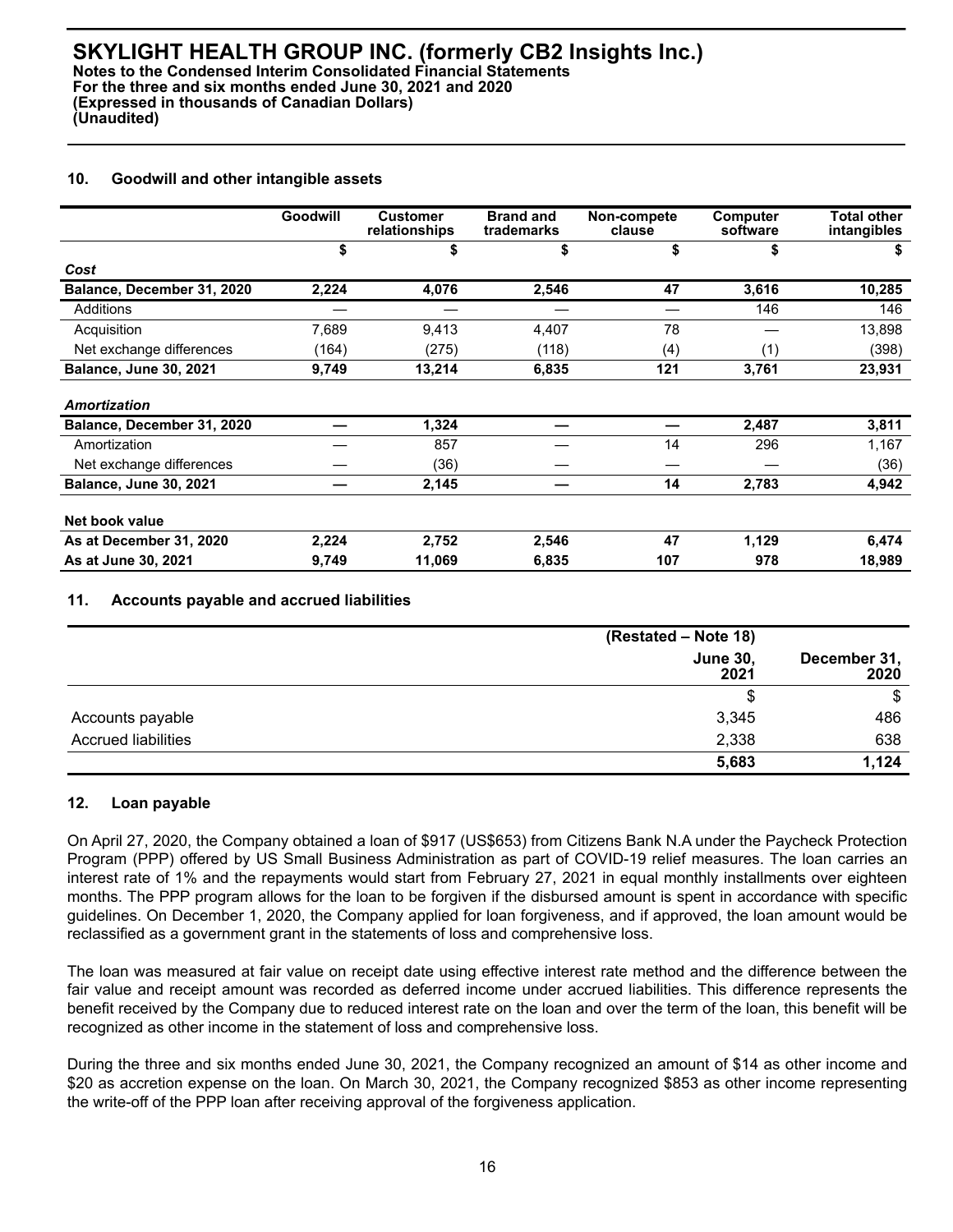On June 4, 2021, the Company obtained a loan of \$969 (US\$782) from Aon Reed Stenhouse Inc. for the Directors and Officers insurance. The amortized cost approximates fair value. The loan carries an interest rate of 3.43% and repayments will start from July 4, 2021 in equal monthly payments for ten months.

### **13. Share capital**

a) Authorized share capital

Unlimited number of voting common shares without par value.

### b) Common shares issued

|                                                                   | Numbers of<br>common shares<br>(000s) | <b>Share Capital</b> |
|-------------------------------------------------------------------|---------------------------------------|----------------------|
|                                                                   | #                                     | S                    |
| Balance, December 31, 2020                                        | 35,070                                | 43,454               |
| Bought deal                                                       | 1.970                                 | 13,793               |
| Share issuance costs - cash                                       |                                       | (1,090)              |
| Shares issued in settlement of purchase consideration payable (i) | 126                                   | 794                  |
| Shares issued against exercise of warrants (ii)                   | 965                                   | 2,045                |
| Exercise of stock options (iii)                                   | 79                                    | 277                  |
| <b>Balance, June 30, 2021</b>                                     | 38,210                                | 59,273               |

- (i) On May 26, 2021, the Company closed a bought deal offering with a syndicate of underwriters (collectively the "Underwriters"). Pursuant to this, the Underwriters were issued, on a bought deal basis, with full exercise of the Underwriters' 15% over-allotment option, 1,970,360 common shares of the Company at a price of \$7.00 per common share for gross proceeds of \$13,793, less share issuance costs of \$1,090.
- (ii) During the six months ended June 30, 2021, the Company issued 74,833 shares valued at \$6.00 per share and 50,715 shares valued at \$6.80 in settlement of consideration payable for the acquisition of RCMA.
- (iii) During the six months ended June 30, 2021, shareholders exercised 964,525 warrants at an exercise price with a range of \$1.00 to \$5.00 per share.

The fair value of the warrants exercised amounting to \$733 was reclassified from the Warrant reserve to Share Capital.

(iv) During the six months ended June 30, 2021, shareholders exercised 79,512 options at an exercise price with a range of \$0.406 to \$5.70 per share.

The fair value of the options exercised amounting to \$102 was reclassified from the Option reserve to Share Capital.

## **Warrants**

During February 2021, the Company granted 700 warrants to a shareholder. These warrants are exercisable over a period of one year from the date of grant with an exercise price of \$4.00, vesting immediately.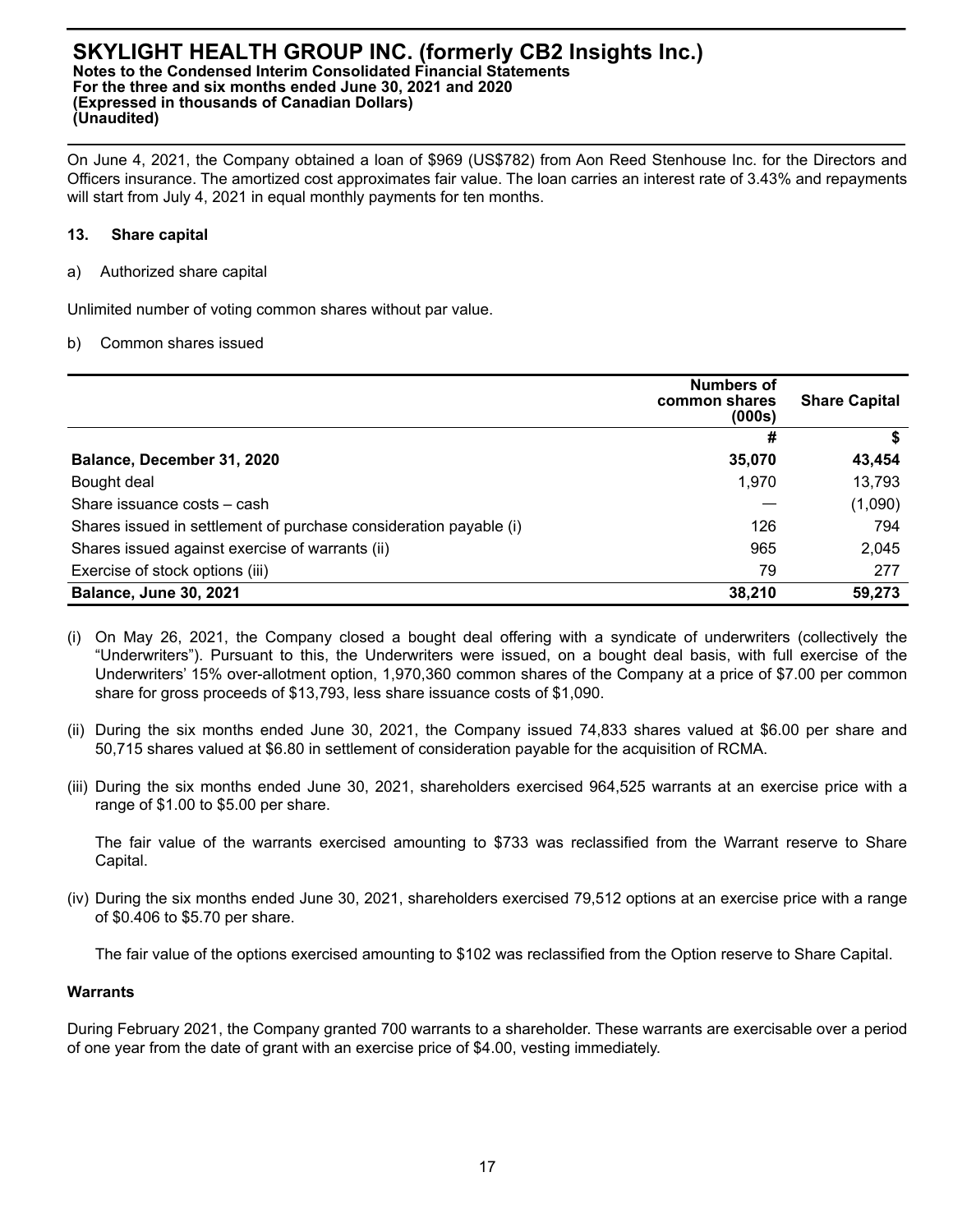#### **SKYLIGHT HEALTH GROUP INC. (formerly CB2 Insights Inc.) Notes to the Condensed Interim Consolidated Financial Statements For the three and six months ended June 30, 2021 and 2020 (Expressed in thousands of Canadian Dollars) (Unaudited)**

A summary of the warrant activity for the periods ended June 30, 2021 and 2020 is as follows:

|                               | <b>Numbers of</b><br>warrants (000s) | Weighted<br>Average<br><b>Exercise Price</b> |
|-------------------------------|--------------------------------------|----------------------------------------------|
|                               | #                                    | \$                                           |
| Balance, December 31, 2019    | 3,106                                | 2.80                                         |
| Exercised                     | (918)                                | 3.20                                         |
| Expired                       | (1, 187)                             | 2.00                                         |
| Granted                       | 600                                  | 0.70                                         |
| <b>Balance, June 30, 2020</b> | 1,601                                | 1.70                                         |
| Balance, December 31, 2020    | 4,835                                | 1.25                                         |
| Granted                       | 1                                    | 4.00                                         |
| Exercised                     | (965)                                | 1.36                                         |
| <b>Balance, June 30, 2021</b> | 3,871                                | 1.23                                         |

At June 30, 2021, a summary of warrants outstanding and exercisable is as follows:

| Range of exercise prices | <b>Number</b><br>outstanding<br>(000s) | Weighted<br>Average<br><b>Exercise</b><br><b>Price</b> | Weighted<br>Average<br><b>Remaining Life</b> |
|--------------------------|----------------------------------------|--------------------------------------------------------|----------------------------------------------|
|                          | #                                      | \$                                                     | Years                                        |
| \$0.70-\$1.00            | 3,516                                  | 0.95                                                   | 1.37                                         |
| \$2.35-\$2.50            | 90                                     | 2.35                                                   | 1.37                                         |
| \$4.00-\$5.00            | 265                                    | 4.51                                                   | 1.07                                         |
|                          | 3,871                                  | 1.23                                                   | 1.35                                         |

### **Options**

During February and March 2021, the Company granted 289,360 options to employees, directors and consultants. These options are exercisable over a period of 2 to 5 years from the date of grant with an exercise price ranging from \$6.50 to \$9.00. 152,360 options vested immediately and the rest will vest over 1 to 3 years.

A summary of the option activity for the periods ended June 30, 2021 and 2020 is as follows:

|                               | <b>Numbers of</b><br>options (000s) | Weighted<br><b>Average Exercise</b><br><b>Price</b> |
|-------------------------------|-------------------------------------|-----------------------------------------------------|
|                               | #                                   | S                                                   |
| Balance, December 31, 2019    | 1,344                               | 1.90                                                |
| Expired                       | (23)                                | 1.00                                                |
| Granted                       | 412                                 | 0.40                                                |
| <b>Balance, June 30, 2020</b> | 1,733                               | 1.55                                                |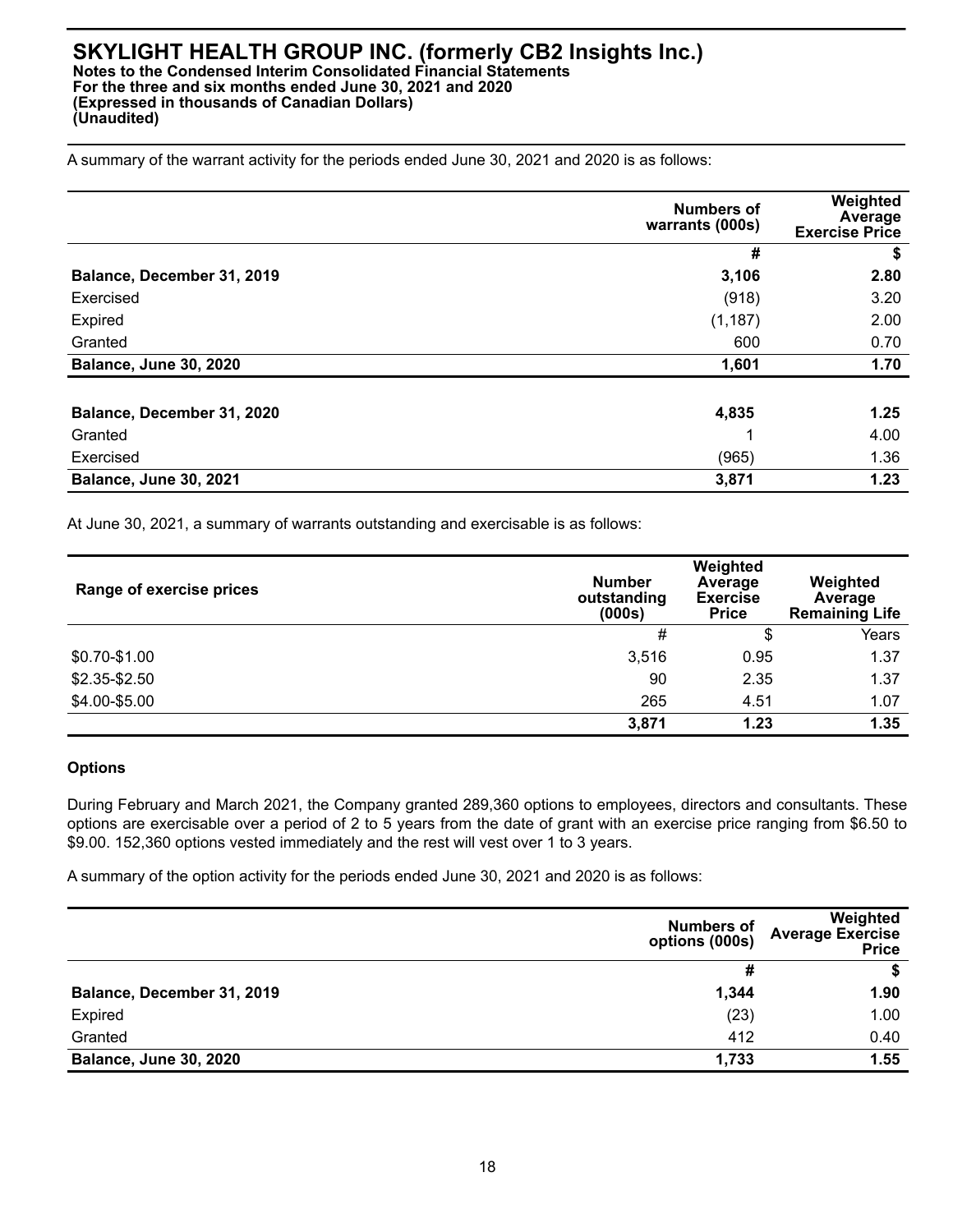### **SKYLIGHT HEALTH GROUP INC. (formerly CB2 Insights Inc.) Notes to the Condensed Interim Consolidated Financial Statements For the three and six months ended June 30, 2021 and 2020 (Expressed in thousands of Canadian Dollars) (Unaudited)**

| Balance, December 31, 2020    | 2.594 | 2.17 |
|-------------------------------|-------|------|
| Granted                       | 289   | 7.64 |
| Exercised                     | (79)  | 1.27 |
| Forfeiture                    | (48)  | 1.79 |
| Expired                       | (3)   | 2.29 |
| <b>Balance, June 30, 2021</b> | 2.753 | 2.78 |

At June 30, 2021, a summary of stock options outstanding and exercisable is as follows:

| Range of exercise prices | <b>Number</b><br>outstanding<br>(000s) | Weighted<br>Average<br><b>Exercise Price</b><br>(outstanding) | Weighted<br>Average<br><b>Remaining</b><br>Life | <b>Number</b><br>exercisable<br>(000s) | Weighted<br>Average<br><b>Exercise</b><br>Price (exercisable) |
|--------------------------|----------------------------------------|---------------------------------------------------------------|-------------------------------------------------|----------------------------------------|---------------------------------------------------------------|
|                          | #                                      | \$                                                            | Years                                           | #                                      | \$                                                            |
| \$0.406-\$2.20           | 1,122                                  | 0.65                                                          | 3.60                                            | 585                                    | 0.59                                                          |
| $$2.21 - $4.70$          | 1,210                                  | 3.30                                                          | 2.78                                            | 1,178                                  | 3.28                                                          |
| $$4.71 - $6.50$          | 200                                    | 5.87                                                          | 3.05                                            | 156                                    | 5.70                                                          |
| $$6.51 - $9.00$          | 221                                    | 7.92                                                          | 2.92                                            | 159                                    | 7.70                                                          |
|                          | 2,753                                  | 2.78                                                          | 3.14                                            | 2,078                                  | 3.05                                                          |

During the three and six months ended June 30, 2021, \$361 and \$1,410, respectively (three and six months ended June 30, 2020 - \$124 and \$284, respectively) has been recognized as share-based compensation expense. The fair value of the granted options was calculated using the Black-Scholes model using an expected life ranging from 1 to 4 years, riskfree interest rate ranging from 0.12% to 0.68%, share price ranging from \$6.30 to \$8.90, volatility ranging from 111.7% to 130.7% and a dividend yield of 0%. During the six months ended June 30, 2021 directors options accrual amounted to \$59.

## **14. Fair value measurement and liquidity**

The Company classifies and subsequently measures cash, trade receivables, accounts payable and accrued liabilities, loan payable and purchase consideration payable at amortized cost and the fair value of these financial instruments approximates carrying value due to their short-term nature and/or carrying market rates of interest.

There are no financial instruments which were measured at fair value in the condensed interim consolidated statements of financial position as at June 30, 2021.

The Company manages liquidity risk by monitoring actual and projected cash flows. A cash flow forecast is performed regularly to ensure that the Company has sufficient cash to meet operational needs while maintaining sufficient liquidity. The Company may require additional capital to fund activities and any acquisitions. Potential sources of capital could include equity and/or debt financings, marketing agreements, and/or new strategic partnership agreements to fund some or all operational needs. There can be no assurance that the Company will be able to obtain the capital sufficient to meet any or all of the Company needs. The availability of equity or debt financing will be affected by, among other things, the state of

the capital markets generally, strategic alliance agreements and other relevant commercial considerations. In addition, if the Company raises additional funds by issuing equity securities, existing security holders will likely experience dilution, and any incurring of indebtedness would result in increased debt service obligations and could require the Company to agree to operating and financial covenants that would restrict operations. Any failure on the Company's part to raise additional funds on terms favourable to the Company or at all may require the Company to significantly change or curtail current or planned operations in order to conserve cash until such time, if ever, that sufficient proceeds from operations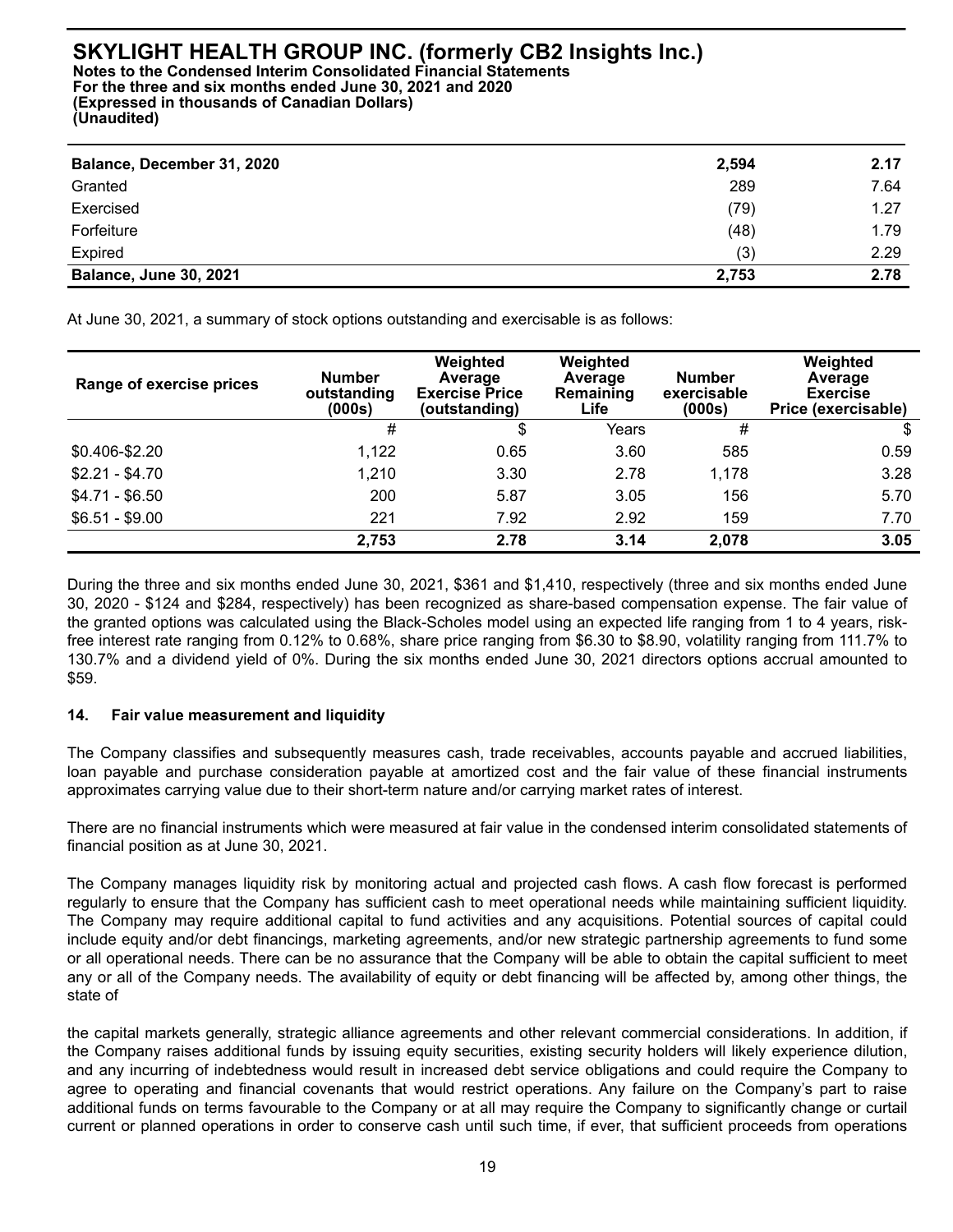are generated, and could result in the Company not being in a position to take advantage of business opportunities and the delay of transitioning current fee-for-service practices to value-based care.

### **15. Related party disclosures**

Key management personnel are those persons having authority and responsibility for planning, directing and controlling the activities of the Company, directly or indirectly. Key management personnel include the Company's Chief Executive Officer ("CEO"), President, Chief Financial Officer ("CFO"), Chief Medical Officer, Chief Operating Officer, Chief Corporate Officer and members of the Company's Board of Directors.

The amounts disclosed in the table below are the amounts recognized as an expense during the reporting period related to key management personnel.

|                                         | Three months ended June 30, |      | Six months ended June 30, |      |
|-----------------------------------------|-----------------------------|------|---------------------------|------|
|                                         | 2021                        | 2020 | 2021                      | 2020 |
|                                         | \$                          |      |                           |      |
| Salary and short-term employee benefits | 522                         | 121  | 745                       | 224  |
| Share based compensation                | 180                         | 44   | 302                       | 100  |
| Directors' fees                         | 54                          | 94   | 131                       | 94   |
| Professional services                   |                             | 14   |                           | 30   |
|                                         | 756                         | 273  | 1.178                     | 448  |

### **16. Segmented information**

The Company has two reportable segments related to its medical services and software and corporate businesses which also align with the two countries in which it operates, namely, United States and Canada. Corporate costs are included in the Canadian segment. The disclosure with regards to the Company's aforementioned segments and locations are listed below:

|                                                              | (Restated -<br><b>Note 18)</b>   |                                       | (Restated -<br><b>Note 18)</b> |
|--------------------------------------------------------------|----------------------------------|---------------------------------------|--------------------------------|
| Three months ended June 30, 2021                             | <b>USA (Medical</b><br>Services) | Canada<br>(Software and<br>Corporate) | Total                          |
|                                                              | \$                               | \$                                    | \$                             |
| <b>Revenue</b>                                               | 9,872                            | 41                                    | 9,913                          |
| Cost of Sales                                                | 3,770                            |                                       | 3,770                          |
| <b>Gross profit</b>                                          | 6,102                            | 41                                    | 6,143                          |
| Total operating expenses                                     | 7,763                            | 2,477                                 | 10,240                         |
| Loss from operations                                         | (1,661)                          | (2, 436)                              | (4,097)                        |
| Foreign exchange loss                                        |                                  | 430                                   | 430                            |
| Change in fair value of financial liabilities                | (26)                             |                                       | (26)                           |
| Accretion on purchase consideration payable and loan payable | 69                               |                                       | 69                             |
| Interest on lease liabilities                                | 243                              |                                       | 243                            |
| <b>Net loss</b>                                              | (1, 947)                         | (2,866)                               | (4, 813)                       |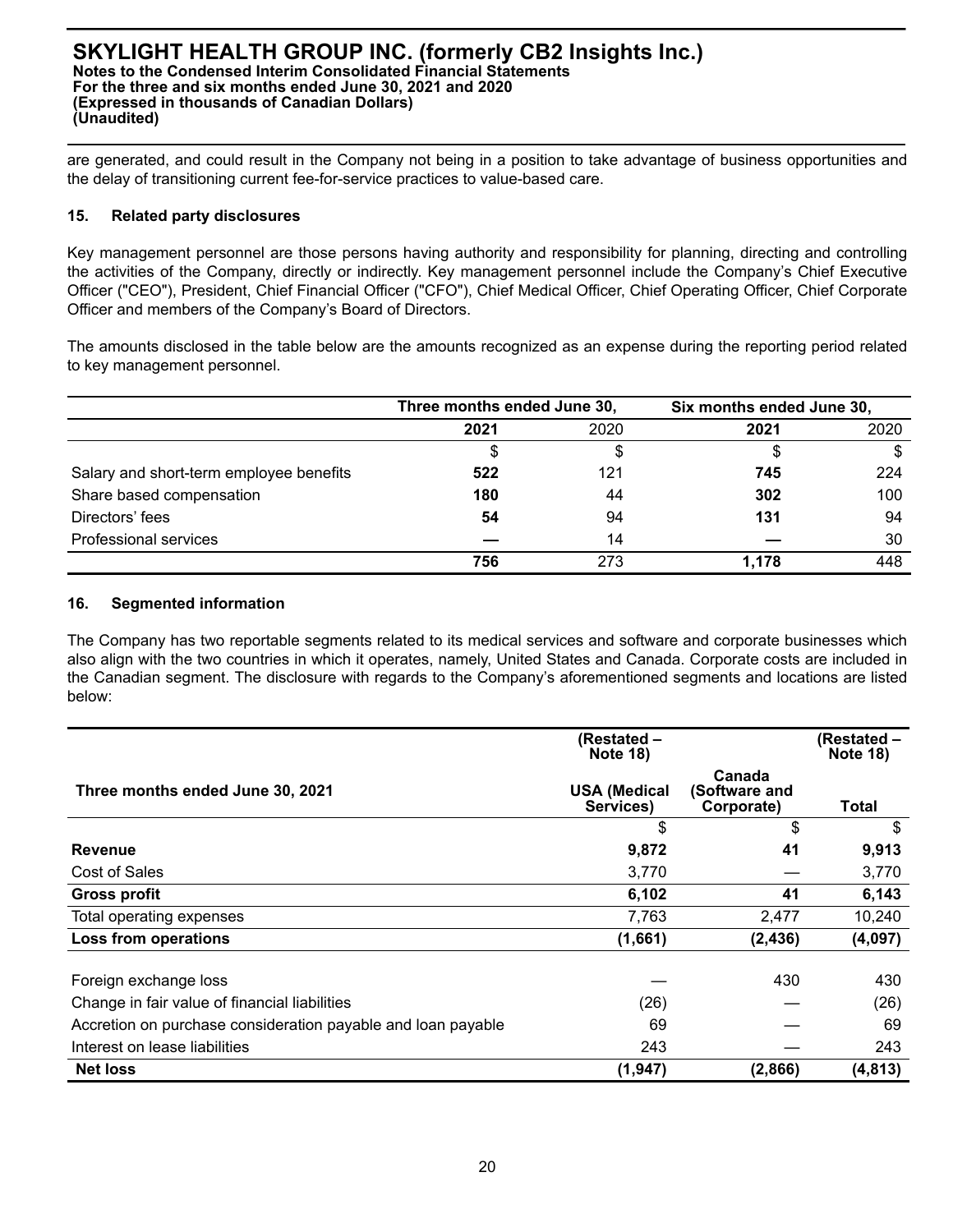**Notes to the Condensed Interim Consolidated Financial Statements For the three and six months ended June 30, 2021 and 2020 (Expressed in thousands of Canadian Dollars) (Unaudited)**

|                                                              | (Restated –<br><b>Note 18)</b>      |                                       | (Restated –<br><b>Note 18)</b> |
|--------------------------------------------------------------|-------------------------------------|---------------------------------------|--------------------------------|
| Six months ended June 30, 2021                               | <b>USA</b><br>(Medical<br>Services) | Canada<br>(Software and<br>Corporate) | Total                          |
|                                                              | S                                   | \$                                    | \$                             |
| <b>Revenue</b>                                               | 14,800                              | 103                                   | 14,903                         |
| Cost of Sales                                                | 5,390                               |                                       | 5,390                          |
| <b>Gross profit</b>                                          | 9,410                               | 103                                   | 9,513                          |
| Total operating expenses                                     | 11,205                              | 5,258                                 | 16,463                         |
| Loss from operations                                         | (1,795)                             | (5, 155)                              | (6,950)                        |
| Foreign exchange loss                                        |                                     | 699                                   | 699                            |
| Change in fair value of financial liabilities                | (63)                                |                                       | (63)                           |
| Accretion on purchase consideration payable and loan payable | 133                                 |                                       | 133                            |
| Interest on lease liabilities                                | 360                                 |                                       | 360                            |
| Other income                                                 | (870)                               |                                       | (870)                          |
| <b>Net loss</b>                                              | (1, 355)                            | (5, 854)                              | (7, 209)                       |

|                           | (Restated –<br><b>Note 18)</b>      |                                       | (Restated –<br><b>Note 18)</b> |
|---------------------------|-------------------------------------|---------------------------------------|--------------------------------|
| As at June 30, 2021       | <b>USA</b><br>(Medical<br>Services) | Canada<br>(Software and<br>Corporate) | <b>Total</b>                   |
|                           | S                                   |                                       | \$                             |
| <b>Non-current assets</b> | 41,817                              | 2,199                                 | 44,016                         |
| <b>Total assets</b>       | 55,816                              | 6.815                                 | 62,631                         |
| <b>Total liabilities</b>  | 25,091                              | 775                                   | 25,866                         |

| Three months ended June 30, 2020              | <b>USA</b><br>(Medical | Canada<br>(Software and |       |
|-----------------------------------------------|------------------------|-------------------------|-------|
|                                               | Services)              | Corporate)              | Total |
|                                               | \$                     | \$                      | \$    |
| <b>Revenue</b>                                | 3,633                  | 68                      | 3,701 |
| Cost of Sales                                 | 1,088                  |                         | 1,088 |
| <b>Gross profit</b>                           | 2,545                  | 68                      | 2,613 |
| Total operating expenses                      | 1,692                  | 941                     | 2,633 |
| Income (loss) from operations                 | 853                    | (873)                   | (20)  |
|                                               |                        |                         |       |
| Foreign exchange loss                         |                        | 229                     | 229   |
| Gain on debt settlement                       |                        | (295)                   | (295) |
| Change in fair value of financial liabilities |                        | 769                     | 769   |
| Interest on lease liabilities                 | 44                     |                         | 45    |
| Net income (loss)                             | 809                    | (1, 577)                | (768) |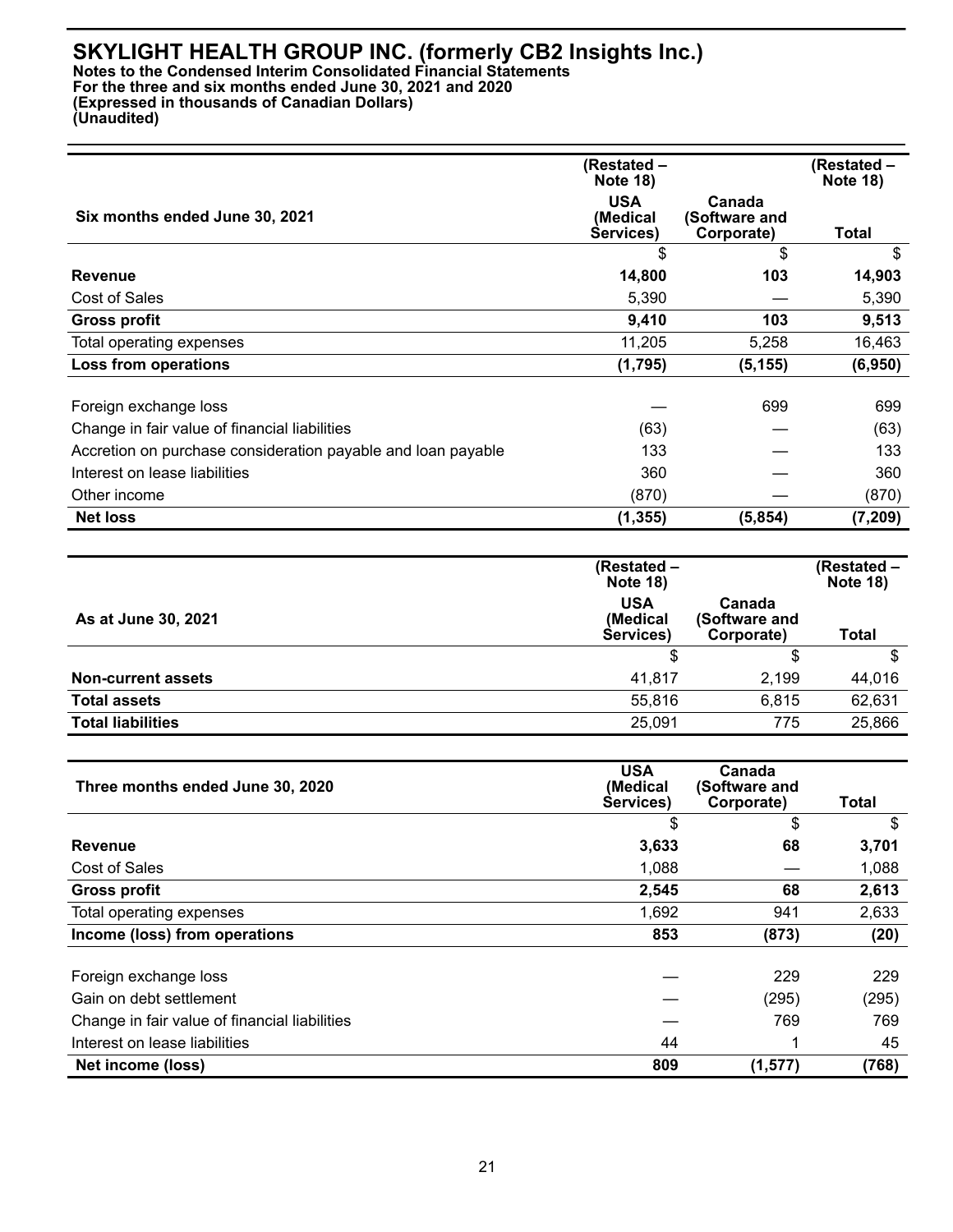**Notes to the Condensed Interim Consolidated Financial Statements For the three and six months ended June 30, 2021 and 2020 (Expressed in thousands of Canadian Dollars) (Unaudited)**

| Six months ended June 30, 2020                | <b>USA</b><br>(Medical<br>Services) | Canada<br>(Software and<br>Corporate) | <b>Total</b> |
|-----------------------------------------------|-------------------------------------|---------------------------------------|--------------|
|                                               | \$                                  | \$                                    | \$           |
| Revenue                                       | 6,524                               | 108                                   | 6,632        |
| Cost of Sales                                 | 2,118                               |                                       | 2,118        |
| Gross profit                                  | 4,406                               | 108                                   | 4,514        |
| Total operating expenses                      | 3,586                               | 1,938                                 | 5,524        |
| Income (loss) from operations                 | 820                                 | (1,830)                               | (1,010)      |
| Foreign exchange loss                         |                                     | (435)                                 | (435)        |
| Gain on debt settlement                       |                                     | (295)                                 | (295)        |
| Change in fair value of financial liabilities | (28)                                | 1,252                                 | 1,224        |
| Interest on lease liabilities                 | 90                                  | 3                                     | 93           |
| Net income (loss)                             | 758                                 | (2, 355)                              | (1, 597)     |

| As at December 31, 2020   | <b>USA</b><br>(Medical<br>Services) | Canada<br>(Software and<br>Corporate) | Total  |
|---------------------------|-------------------------------------|---------------------------------------|--------|
|                           |                                     |                                       |        |
| <b>Non-current assets</b> | 9,361                               | 750                                   | 10,111 |
| <b>Total assets</b>       | 11,469                              | 20,003                                | 31,472 |
| <b>Total liabilities</b>  | 3,274                               | 561                                   | 3,835  |

## **17. Subsequent events**

On July 13, 2021, the Company acquired 100% of the interest of ACO Partners LLC, a new Accountable Care Organization ("ACO") that will begin participating in the Medicare Shared Savings Program offered by the Centers for Medicare and Medicaid Services ("CMS") effective January 1, 2022 for a total cash consideration of \$313 (US\$250). Subsequently, the Company determined it would not receive approval on the ACO application to the CMS by January 31, 2022. The cash paid on Closing Date of \$78 (US\$63) has been written off as of December 31, 2021 and no further amounts are payable.

On September 16, 2021, the Company acquired 70% of the membership interest of Pennsylvania based Primary Care Clinic Group, Aspire Health Concepts, Inc. ("Aspire") for a total cash consideration of \$1,996 (US\$1,575).

On October 29, 2021, the Company announced the execution of a Definitive Agreement with New Frontier Data to divest 100% of assets related to its legacy businesses Canna Care Docs and Relaxed Clarity ("Legacy Business"). Terms of the transaction will be total cash consideration of \$11,124 (US\$8,628). Payment terms will include cash on closing of \$5,157 (US\$4,000), with the remainder of the balance paid over three installments at 12 months, 18 months and 24 months from the date of closing. The closing occurred on December 15, 2021 and a gain on disposal of \$5,641 was recognized.

On December 6, 2021, the Company announced the closing of the registered offering of 275,000 9.25% Series A Cumulative Redeemable Perpetual Preferred Shares ("Series A Preferred Shares") at a price to the public of US\$21 per share for gross proceeds of US\$5,775. The Series A Preferred Shares trade on the Nasdaq Capital Market under the symbol "SLHGP".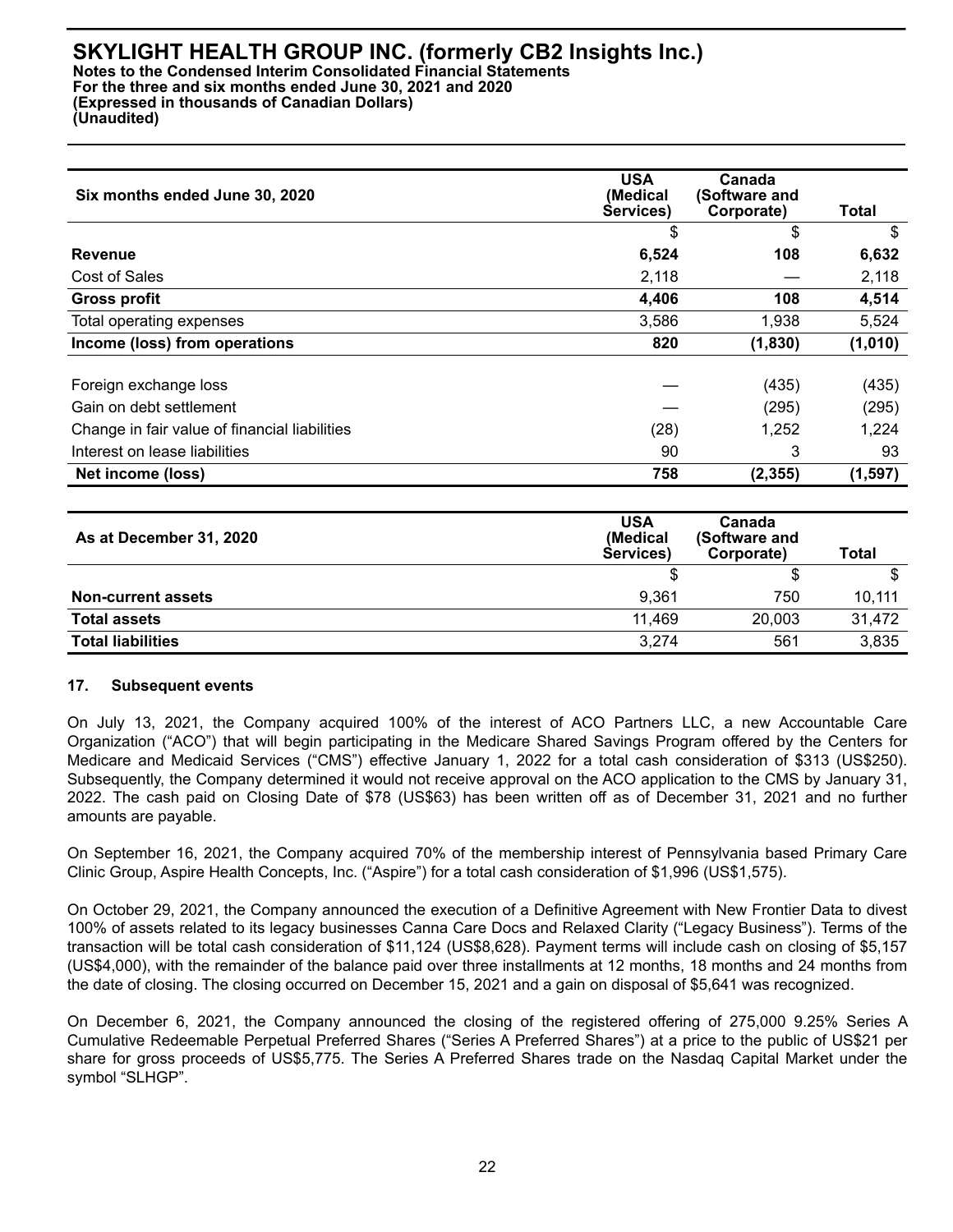### **18. Restatement of condensed interim consolidated financial statements**

#### Revenue

Subsequent to the original issuance of its condensed interim consolidated financial statements, the Company identified errors related to the accounting treatment of certain revenue transactions. The Company overstated revenue and accounts receivable due to not properly recording price concessions as a reduction of revenue. The Company concluded that the impact was material to the Company's condensed interim consolidated financial statements prepared according to IFRS and have restated the impact of these errors. The impact of these errors to the condensed interim consolidated financial statements was:

#### **Line items in the restated condensed interim consolidated statement of financial position**

|                                            | As at June 30.<br>2021 | <b>Adjustment</b> | As at June 30, 2021<br>- Restated |
|--------------------------------------------|------------------------|-------------------|-----------------------------------|
|                                            | \$                     | \$                | \$                                |
| Trade and other receivables                | 5,800                  | (399)             | 5,401                             |
| <b>Current assets</b>                      | 19,014                 | (399)             | 18,615                            |
| Total assets                               | 63,030                 | (399)             | 62,631                            |
| Accounts payable and accrued liabilities   | 5.297                  | 386               | 5,683                             |
| <b>Total current liabilities</b>           | 11,867                 | 386               | 12,253                            |
| <b>Total liabilities</b>                   | 25,480                 | 386               | 25,866                            |
| Accumulated other comprehensive income     | 458                    | (1)               | 457                               |
| Accumulated deficit                        | (29, 557)              | (784)             | (30, 341)                         |
| Total shareholders' equity                 | 37,550                 | (785)             | 36,765                            |
| Total liabilities and shareholders' equity | 63,030                 | (399)             | 62,631                            |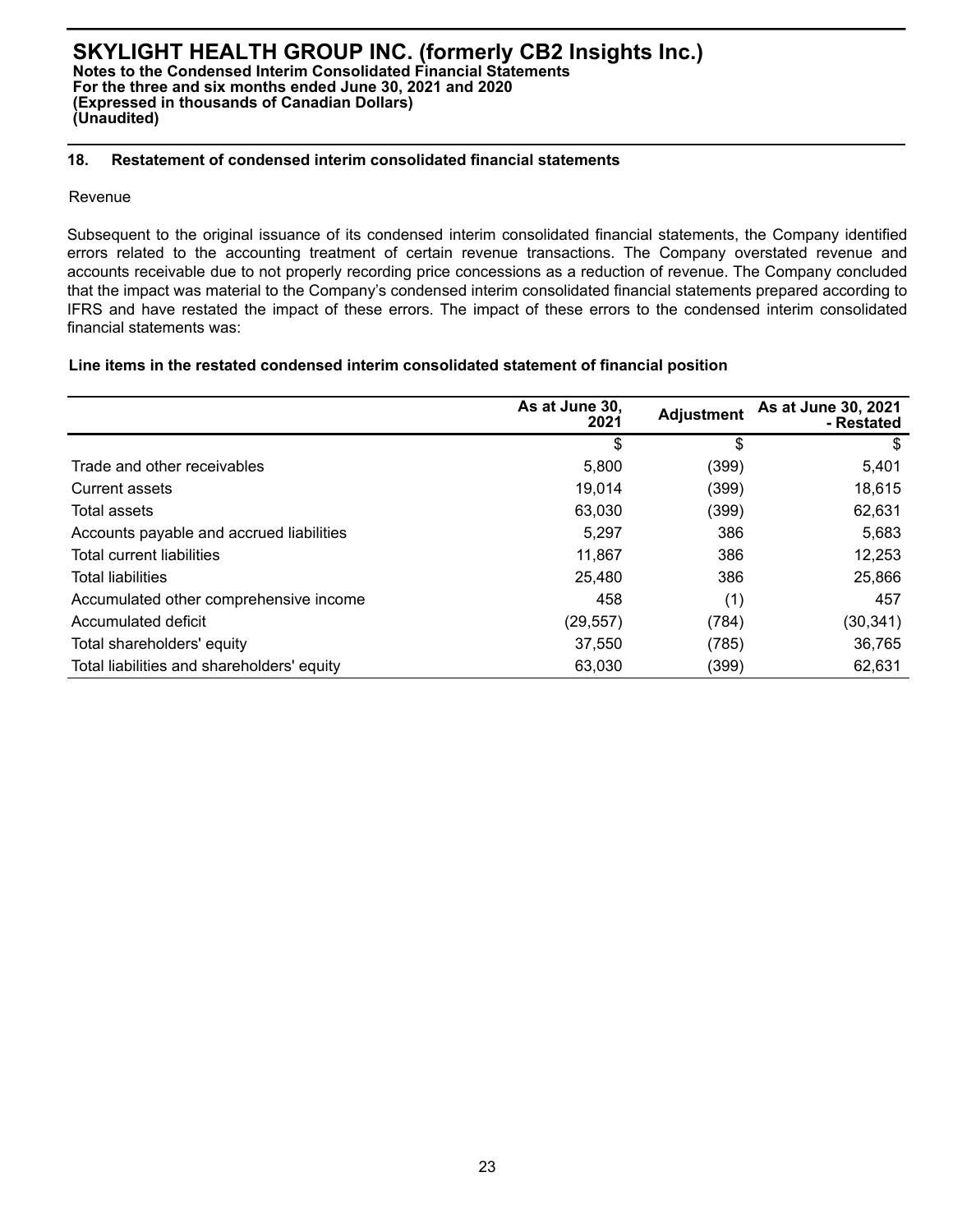### **Line items in the restated condensed interim consolidated statement of loss and comprehensive loss**

|                                                                         | Three months<br>ended June 30,<br>2021 | <b>Adjustment</b> | Three months<br>ended June 30,<br>2021 - Restated |
|-------------------------------------------------------------------------|----------------------------------------|-------------------|---------------------------------------------------|
|                                                                         | \$                                     | \$                | S.                                                |
| Clinic                                                                  | 10.473                                 | (612)             | 9,861                                             |
| Contract research solutions                                             | 35                                     | 11                | 46                                                |
| Total revenue                                                           | 10,514                                 | (601)             | 9,913                                             |
| Gross profit                                                            | 6,744                                  | (601)             | 6,143                                             |
| Loss from operations                                                    | (3, 496)                               | (601)             | (4,097)                                           |
| Net loss                                                                | (4,212)                                | (601)             | (4, 813)                                          |
| Exchange difference on translation of foreign operations, net<br>of tax | 56                                     | (3)               | 53                                                |
| Net loss and comprehensive loss                                         | (4, 156)                               | (604)             | (4,760)                                           |
| Basic and diluted net loss per common share                             | (0.114)                                | (0.016)           | (0.130)                                           |

|                                                                         | <b>Six months</b><br>ended June 30.<br>2021 | <b>Adjustment</b> | Six months ended<br>June 30, 2021 -<br><b>Restated</b> |
|-------------------------------------------------------------------------|---------------------------------------------|-------------------|--------------------------------------------------------|
|                                                                         |                                             | \$                | S                                                      |
| Clinic                                                                  | 15,584                                      | (795)             | 14,789                                                 |
| Contract research solutions                                             | 91                                          | 11                | 102                                                    |
| Total revenue                                                           | 15,687                                      | (784)             | 14,903                                                 |
| Gross profit                                                            | 10,297                                      | (784)             | 9,513                                                  |
| Loss from operations                                                    | (6, 166)                                    | (784)             | (6,950)                                                |
| Net loss                                                                | (6, 425)                                    | (784)             | (7,209)                                                |
| Exchange difference on translation of foreign operations, net<br>of tax | 8                                           | (1)               |                                                        |
| Net loss and comprehensive loss                                         | (6, 417)                                    | (785)             | (7,202)                                                |
| Basic and diluted net loss per common share                             | (0.178)                                     | (0.021)           | (0.199)                                                |

### **Line items in the restated condensed interim consolidated statement of cash flows**

|                                          | <b>Six months</b><br>ended June 30,<br>2021 | <b>Adjustment</b> | Six months ended<br>June 30, 2021 -<br><b>Restated</b> |
|------------------------------------------|---------------------------------------------|-------------------|--------------------------------------------------------|
|                                          |                                             |                   |                                                        |
| Net loss                                 | (6, 425)                                    | (784)             | (7,209)                                                |
| Trade and other receivables              | (2,526)                                     | 396               | (2, 130)                                               |
| Accounts payable and accrued liabilities | 1.439                                       | 388               | 1,827                                                  |